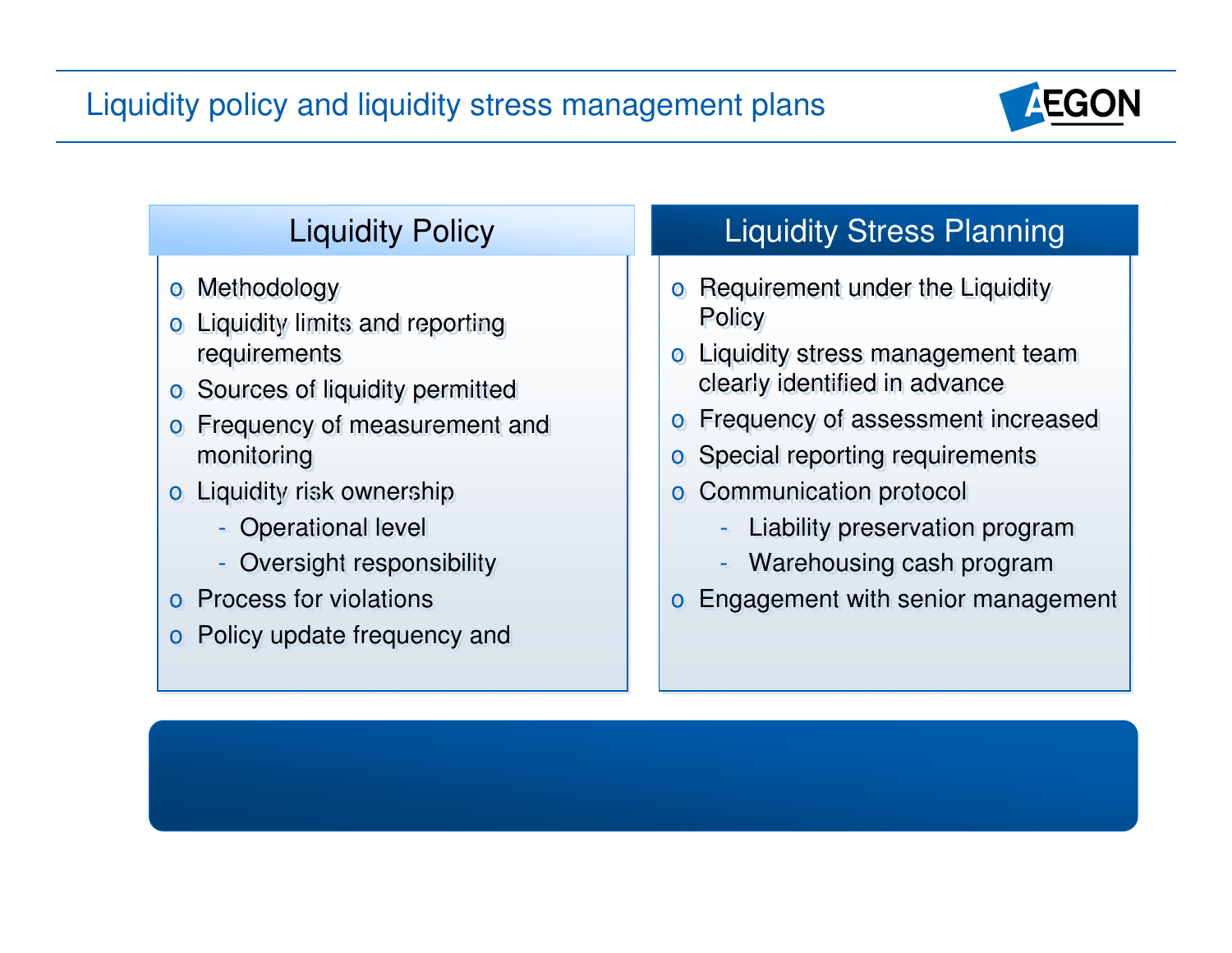



## **Nightmare assumptions**

- o Extreme possibility of 'frozen' markets has been anticipated for years
	- – Impaired capital markets liquidity test assumes an extended period and normal liquidity only resuming in 2 years
- o Immediate and permanent increase in interest rates
- o Liabilities are assumed to withdraw at their earliest conceivable date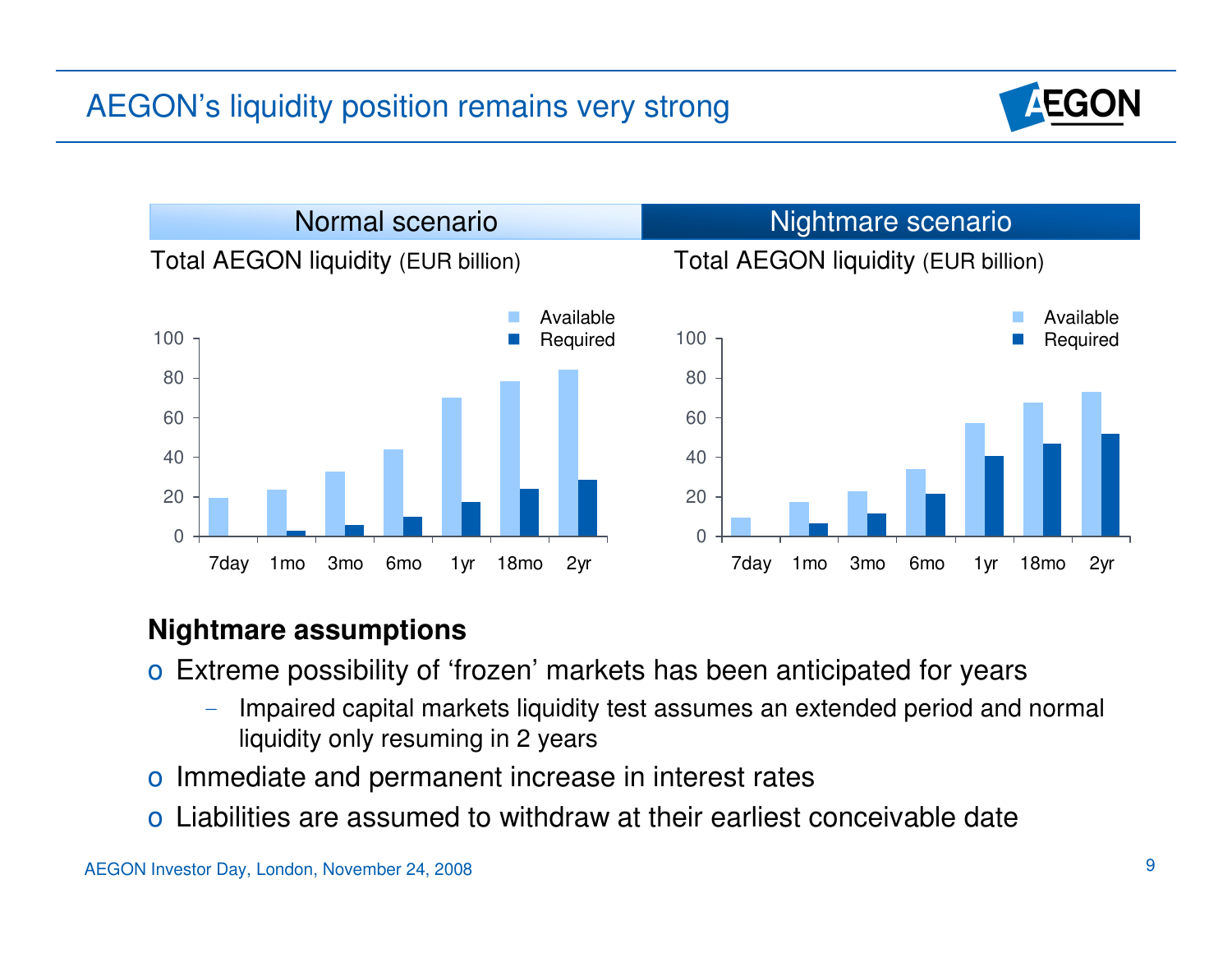## Reduction of direct equity exposure





#### **Shares** (per September 30, 2008) **market share**



## **EUR 3.3 billion**

- o Reduced equity exposure in the Netherlands and US before market began to fall in 2007
- o Pulled GMIB product from markets in 2003, significantly reducing sales and
- o Innovated new GMWB products with hedging programs beginning in 2004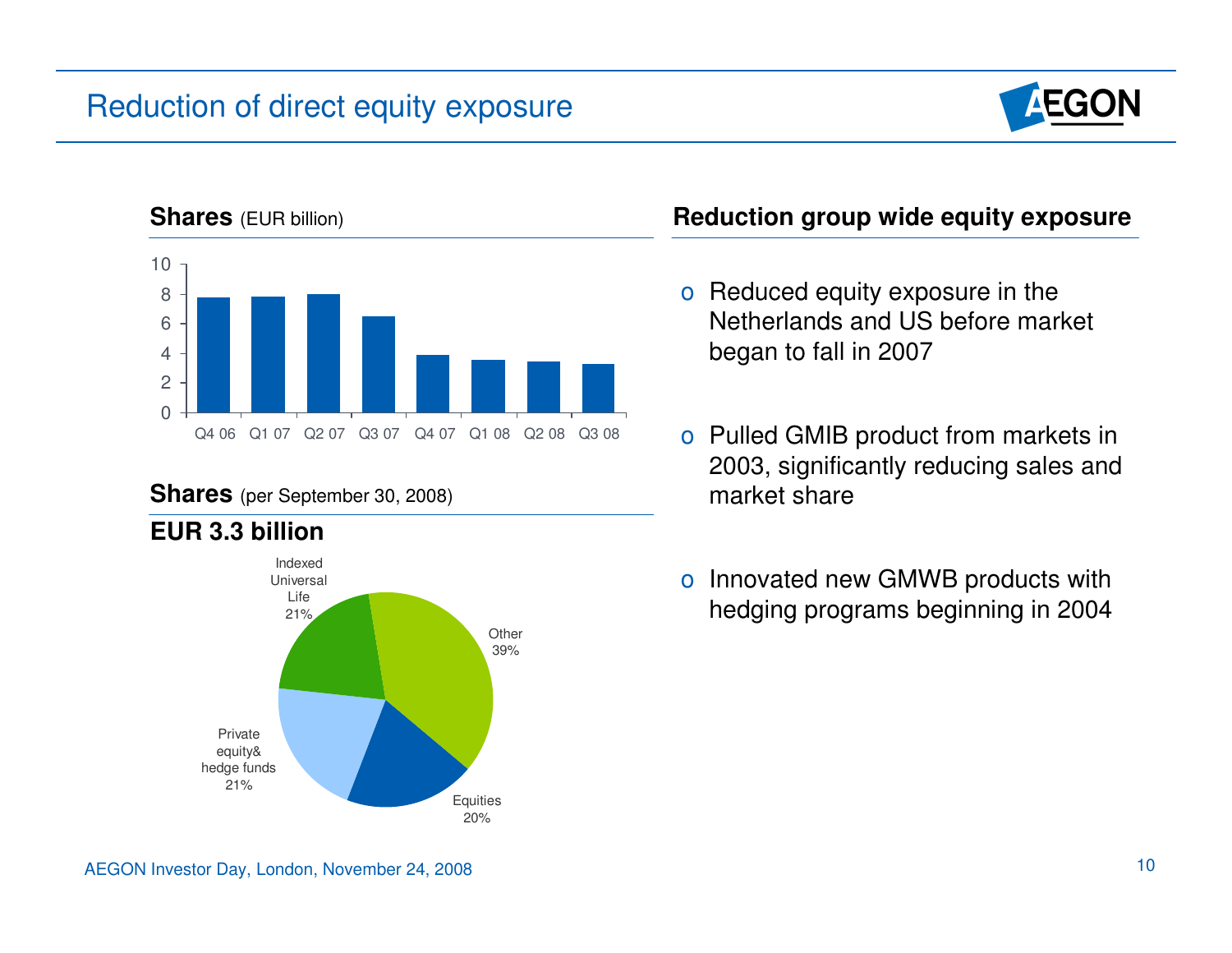## Equity market sensitivity increased due to market deterioration



## **Based on equity markets as of September 30, 2008**



- o Lower fees
- o Reserve strengthening for VA guarantees (old book before 2004; new VA is delta hedged)
- o DAC unlocking<sup>\*</sup>



- o Direct exposure
- o Reserve strengthening for guarantees
- o Impact of first 20% decline can be absorbed by capital preservation actions

\* Acceleration of amortization of deferred acquisition costs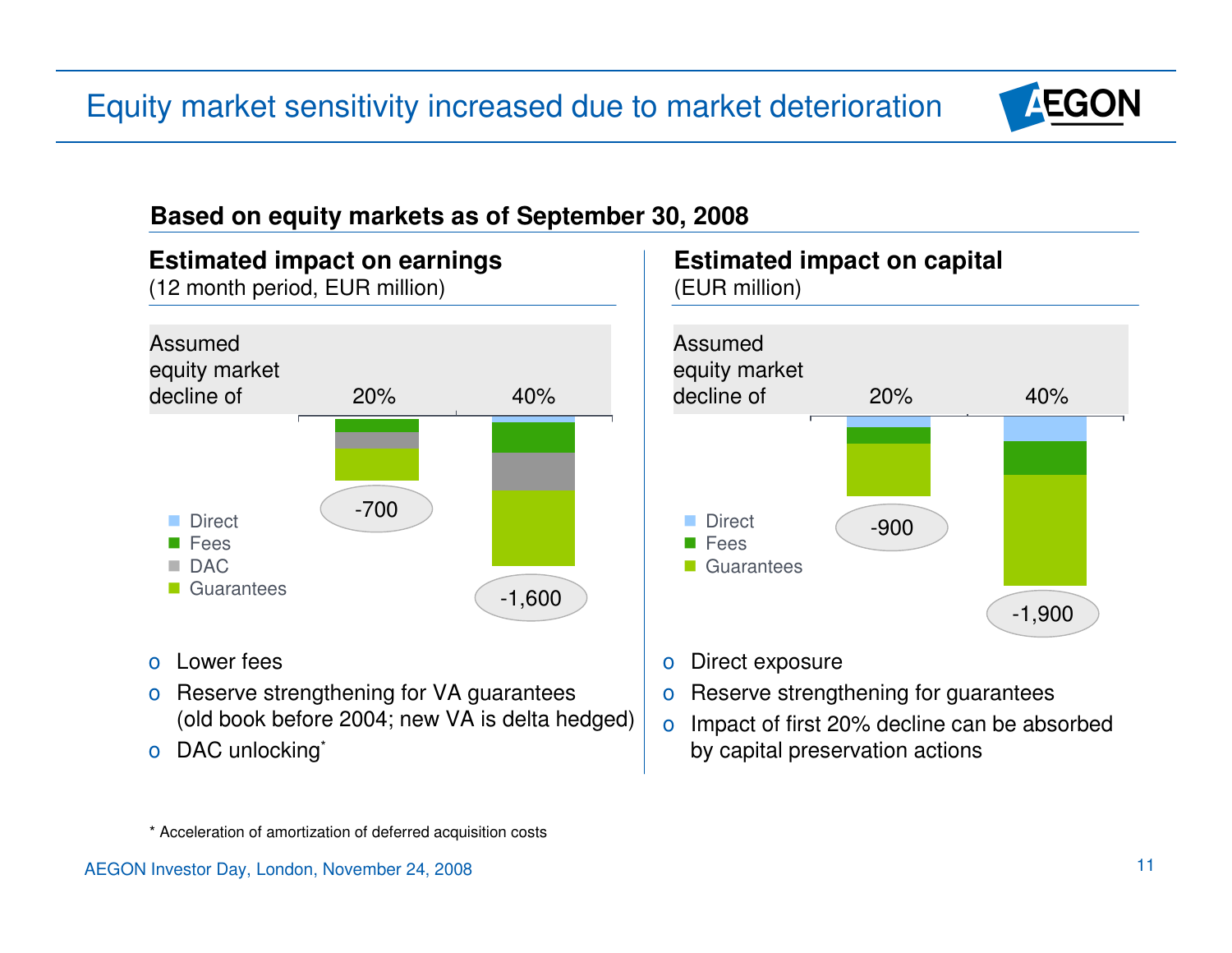

- o Equity market shocks are considered immediate
- o Only fully operational hedge plans are modelled as an offset
	- $-$  Potential hedge ineffectiveness is captured
- o Impact on earnings and capital grows as markets deteriorate due to nonlinear nature of guarantees
	- If in-the-moneyness continues to deepen, the impact will flatten
- o Much of the earnings and capital implications are unrealized implications (DAC, reserve and capital provisioning)
	- $-$  Realization of losses will occur over many years and requires policyholders meet certain age or policy duration requirements, guarantees to remain in the money and the policyholder to "take down" the option
- o Most DAC implications on earnings would be reversed when markets recover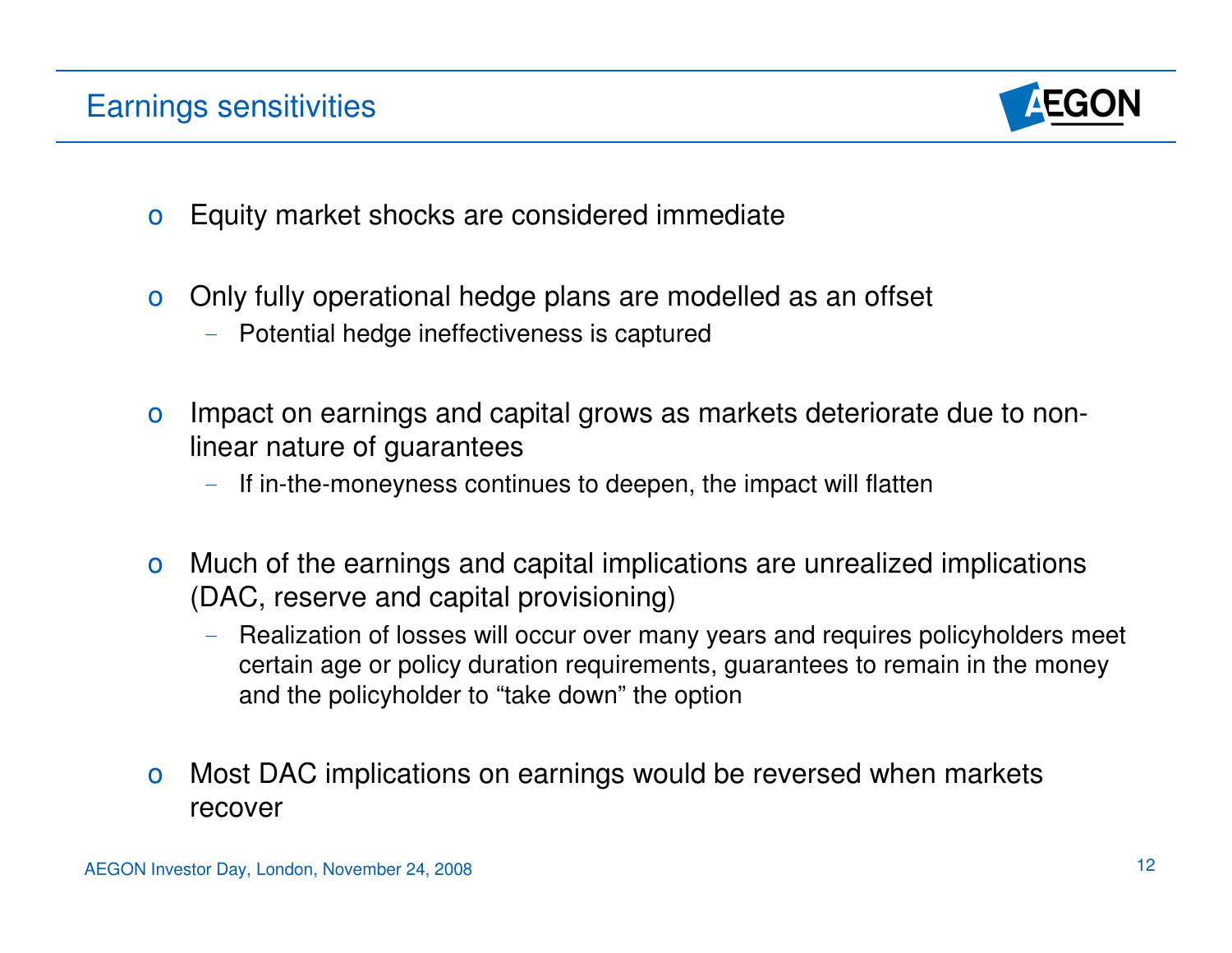

| Per September 30, 2008<br>(USD billion) | Total<br>fund<br>value | Hedged<br>fund value | $%$ of<br>fund value<br>hedged | Net amount<br>at risk | Statutory<br>reserve |
|-----------------------------------------|------------------------|----------------------|--------------------------------|-----------------------|----------------------|
| Direct - GMIB                           | 9.3                    | $1.2^*$              | 13%                            | 2.1                   | 0.5                  |
| Direct - GMWB                           | 5.5                    | 5.5                  | 100%                           | 0.8                   | 0.1                  |
| Reinsurance                             | 8.7                    | 8.2                  | 94%                            | 0.7                   | 0.3                  |
| <b>Total living benefits</b>            | 23.5                   | 14.9                 | 63%                            | 3.6                   | 0.9                  |
|                                         |                        |                      |                                |                       |                      |
| <b>GMDB</b>                             | 17.3                   | 0.0                  |                                | 3.5                   | 0.4                  |
| Reinsurance                             | 2.1                    | 0.8                  | 39%                            | 0.6                   | 0.2                  |
| Total death benefits                    | 19.4                   | 0.8                  | 4%                             | 4.1                   | 0.6                  |

- o Approximately 63% of living benefit guarantees currently hedged or reinsured
- o GMIB requires policyholder to exercise into life annuity after waiting period
- o The NAR is the net amount at risk, which is the sum by individual policy, the difference between fund value and the guarantee value\*\*
- Reinsurance capped at USD 200 million benefit
- \*\* Before reinsurance and hedging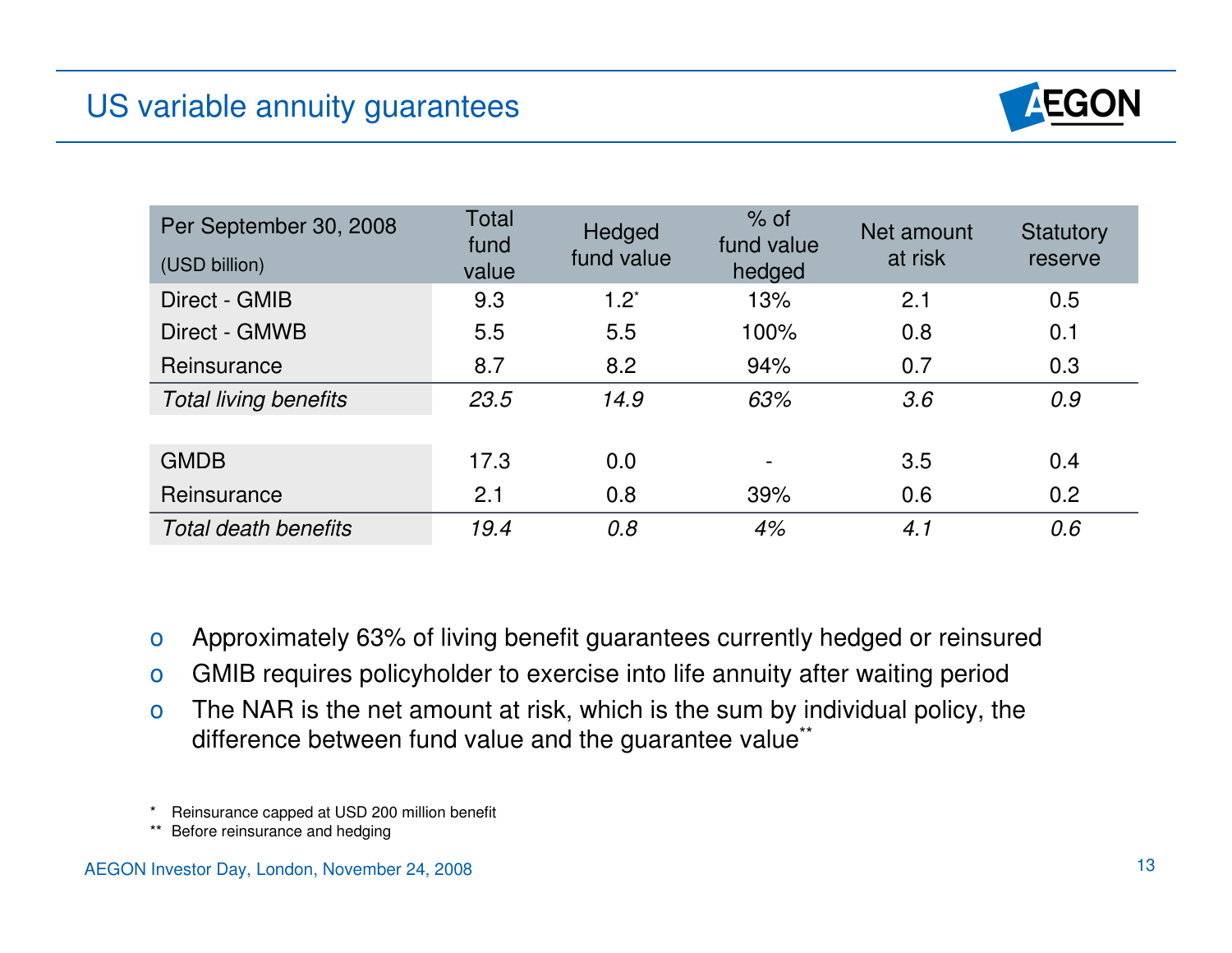



- 2% interest rate decrease
- 2% interest rate increase
- 10 year swap

#### AEGON Investor Day, London, November 24, 2008 14

## **AEGON Netherlands interest rate hedge**

- $_{5.0\%}$  o Impact on Economic Value  $\frac{4.5\%}{4.5\%}$  significantly reduced
- 4.0% o Hedging both duration and convexity 3.5% hedge
	-
- o Swaptions reduce exposure to 5.0% interest rate volatility significantly
- 4.5% o Daily monitoring of the performance 4.0% of the hedge
- $3.5\%$  o Guarantees accounted at fair value 3.0% reducing earnings at risk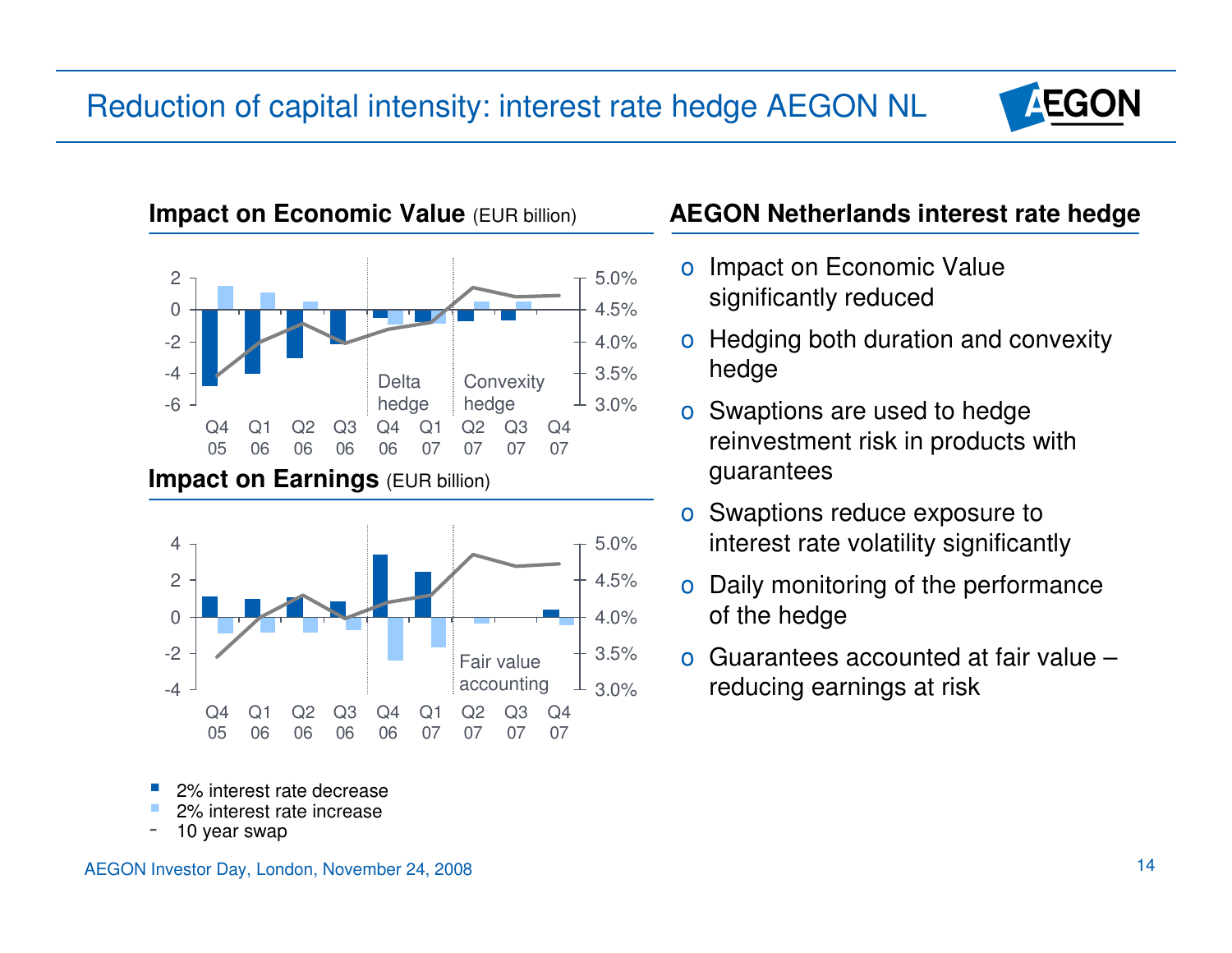

## **Based on interest rates as of September 30, 2008**





\* Assumes a parallel shift in the yield curve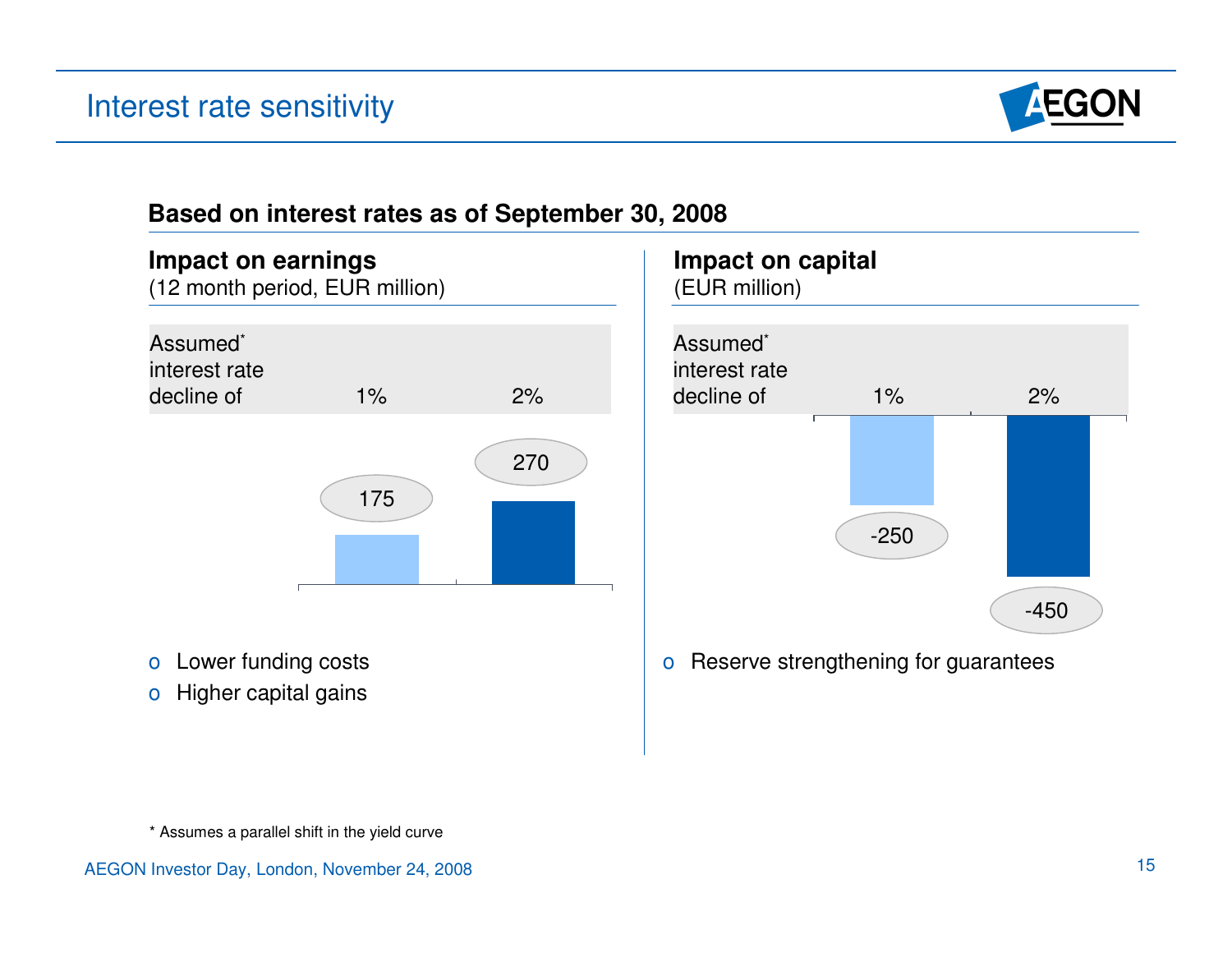

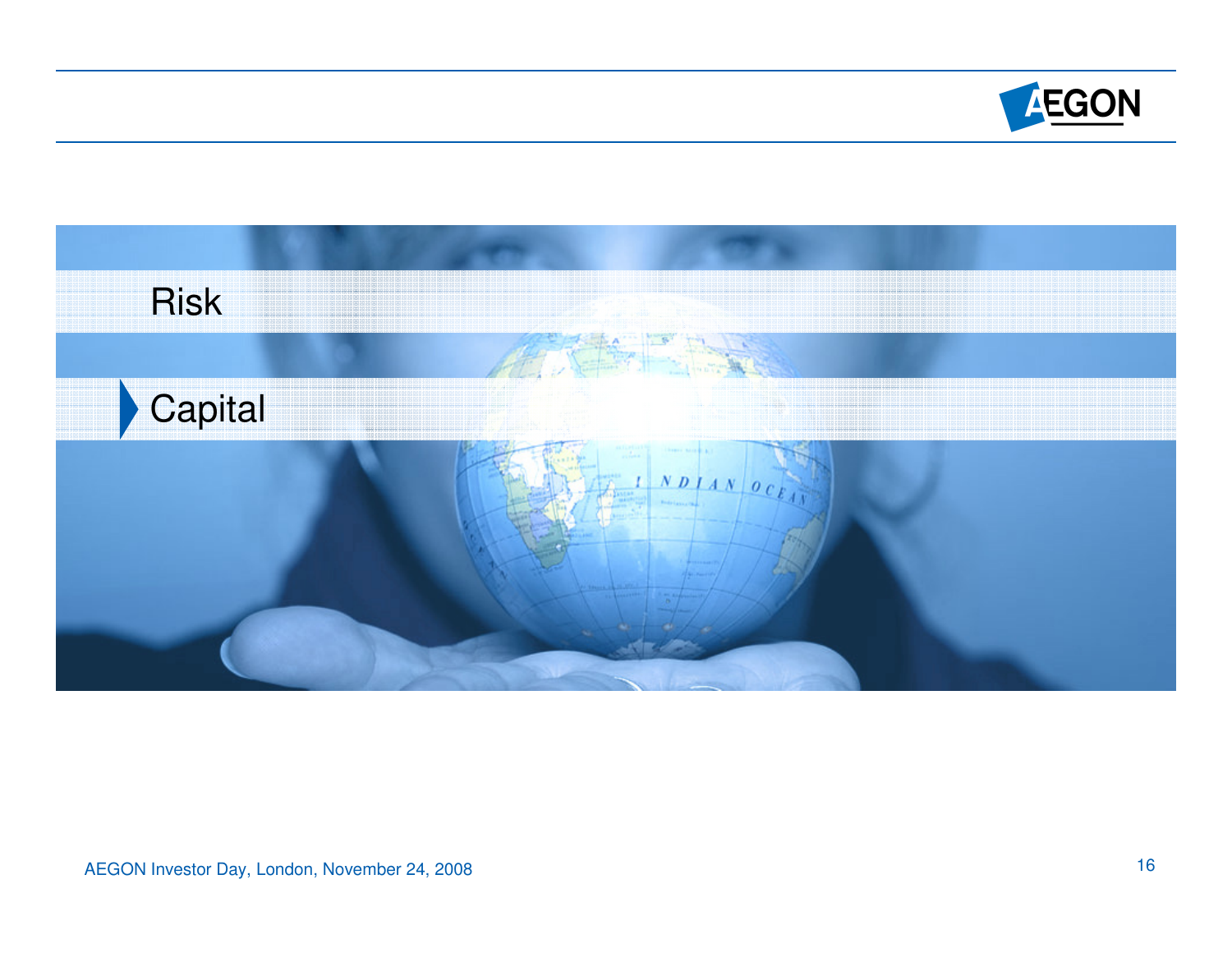## Capital position after drawdown of additional capital



|                                                                                                  | September 30, 2008           | Pro-forma<br>post draw down |  |  |  |  |  |
|--------------------------------------------------------------------------------------------------|------------------------------|-----------------------------|--|--|--|--|--|
| <b>Insurance Group Directive</b><br>(IGD) surplus capital                                        | EUR 5.0 billion<br>$(160\%)$ | EUR 8.0 billion<br>(195%)   |  |  |  |  |  |
| S&P risk-based insurance<br>capital model excess<br>capital in operating units<br>above AA level | EUR 312 million              | EUR 312 million             |  |  |  |  |  |
| Capital buffer of EUR 3 billion will be initially held at holding level.                         |                              |                             |  |  |  |  |  |

Capital buffer of EUR 3 billion will be initially held at holding level, therefore not included in excess capital in operating units

- o Insurance Group Directive surplus capital includes unrealized losses on bond portfolio
- o Excluding unrealized losses IGD ratio would be ~225% and ~260% pro-forma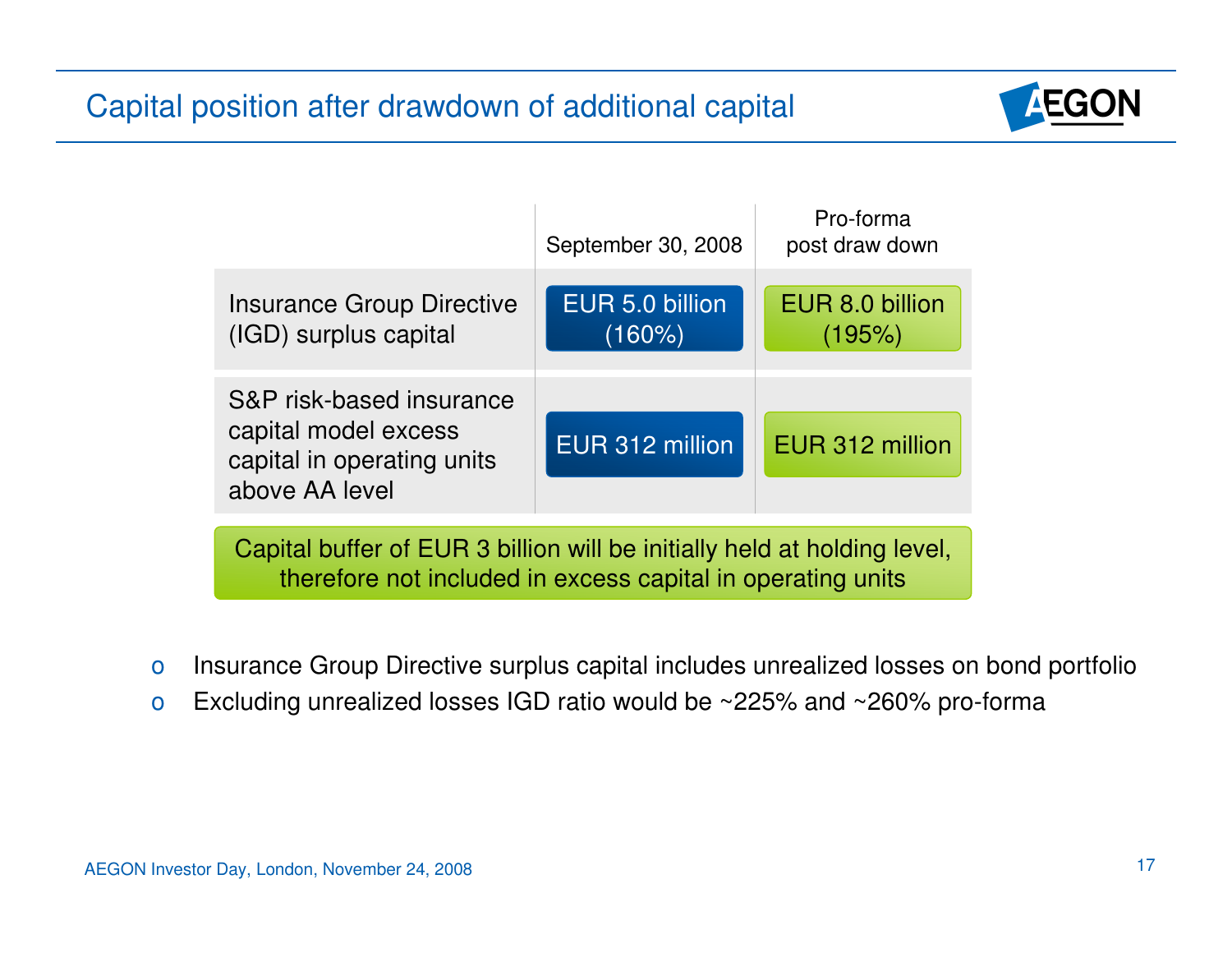## Excess capital roll-forward



### **Excess capital in operating units development Q3 2008** (EUR million)



\* Capital preservation actions includes UK ViF securitization and hedging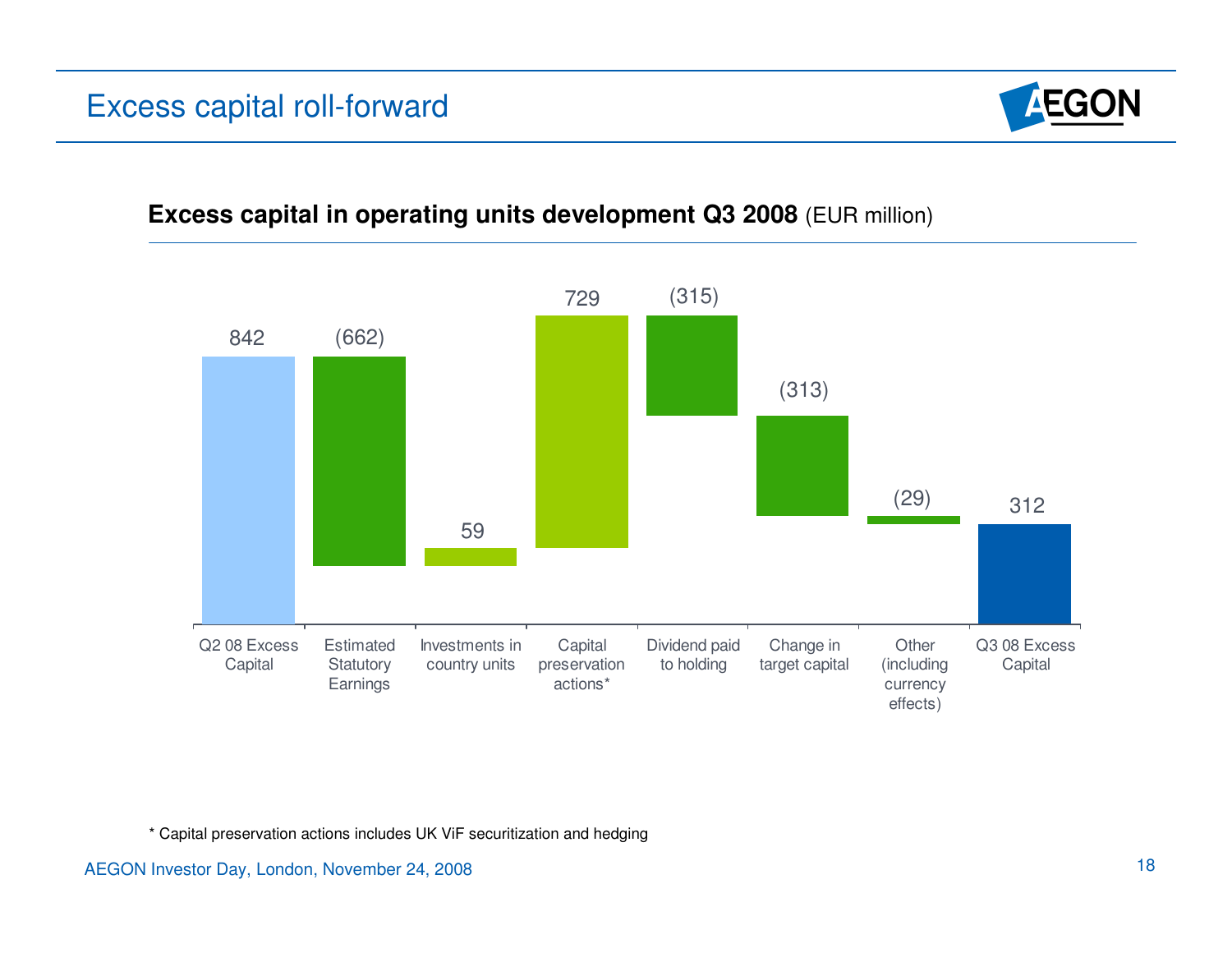Ongoing acceleration of de-risking and capital release



Complete execution on identified capital preservation and risk mitigation actions of EUR 600 - 800 million in Q4, including:

- o Lowering investment risk
	- –New money
	- Existing portfolio
- o Risk transfer through reinsurance
	- –Fixed annuities
	- –Non-life catastrophic risk
- o Securitizations

Capital preservation and risk mitigation actions important to enhance capital buffer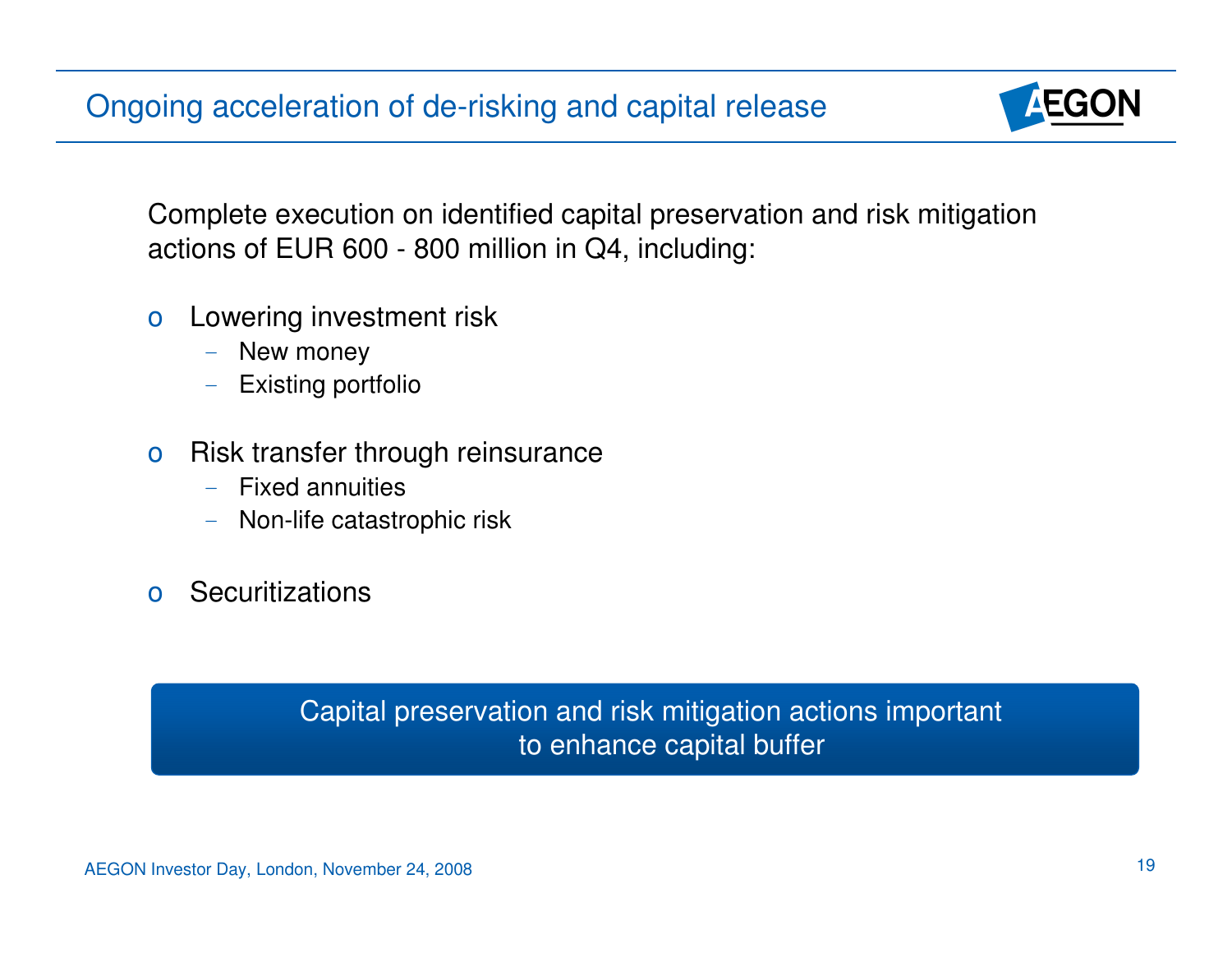## Capital preservation and risk mitigation



#### **Capital preservation and risk mitigation**  (EUR million)



- Capital preservation
- Risk reduction
- � UK ViF securitization
- o About EUR 1.5 billion of capital initiatives will be completed in 2008
- o No expected earnings impact from executed capital efficiency plans
- o Limited impact on earnings from de-risking plans
	- – Q3 close to zero impact
	- Q4 about EUR 40 million annual impact
	- $\rightarrow$  Earnings impact is temporary since we can reverse the de-risking at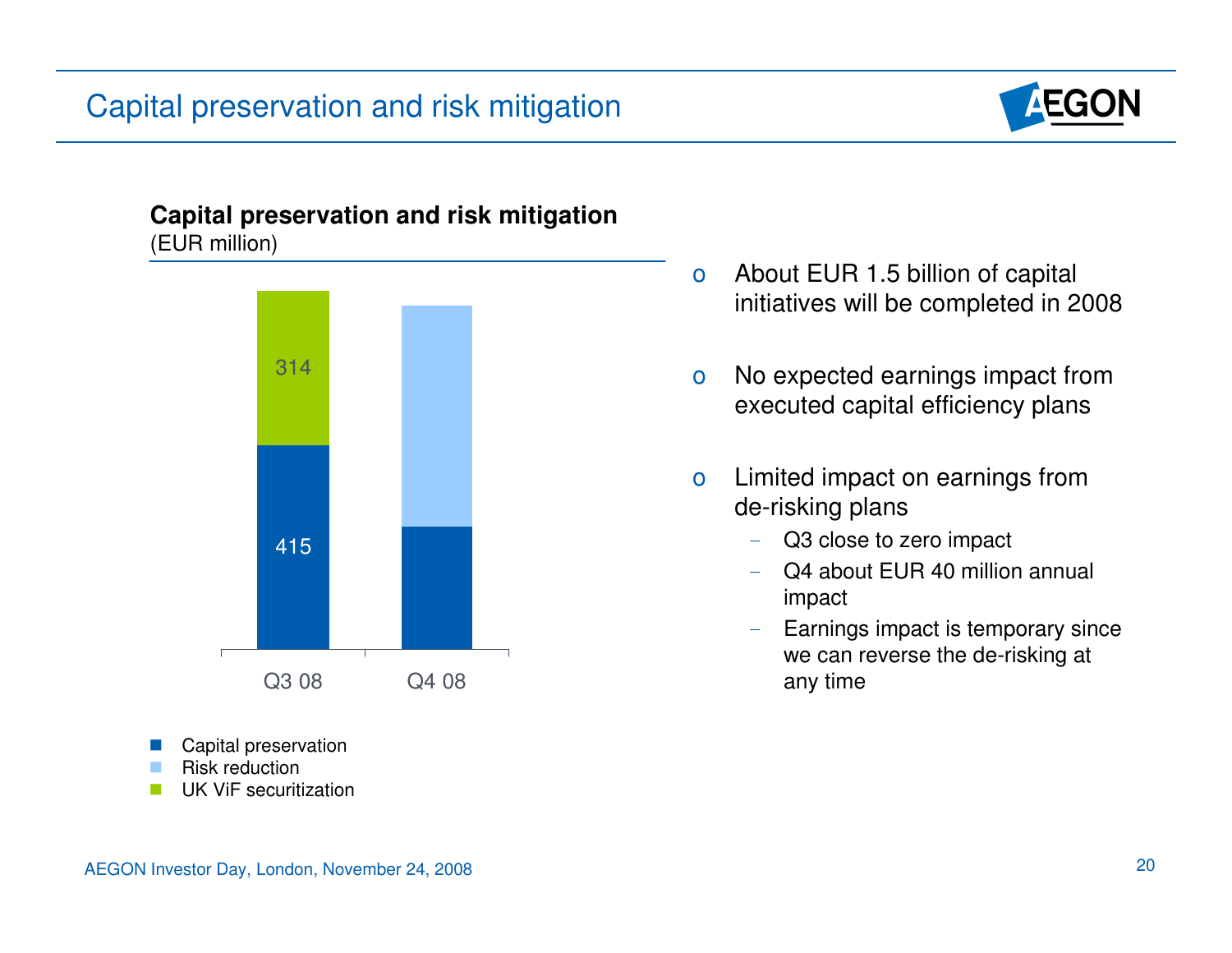## Financial flexibility



### **Financial flexibility (EUR billion)**



- � Additional leverage capital
- $\mathbb{R}^3$  Excess capital in operating units: available capital -/- required capital for AA-rating

| (EUR million)                                     |       |        |
|---------------------------------------------------|-------|--------|
| Shareholders' equity                              | 9,412 |        |
| <b>Revaluation reserve</b>                        | 5,458 |        |
| Shareholders' equity<br>excl. revaluation reserve |       | 14,870 |

| Group equity<br>19.232    |        |
|---------------------------|--------|
| Capital leverage<br>1,568 |        |
| Total capital base        | 20,800 |

#### Target is minimum 70% of total capital base in shareholders' equity

| Shareholders' equity<br>excl. revaluation reserve | 14,870 |     |
|---------------------------------------------------|--------|-----|
| Maximum capital base allowed                      | 21,244 |     |
| Actual capital base                               | 20,800 |     |
| Additional leverage capacity                      |        | 444 |
| Excess capital in operating units                 |        | 312 |
| <b>Financial flexibility</b>                      |        |     |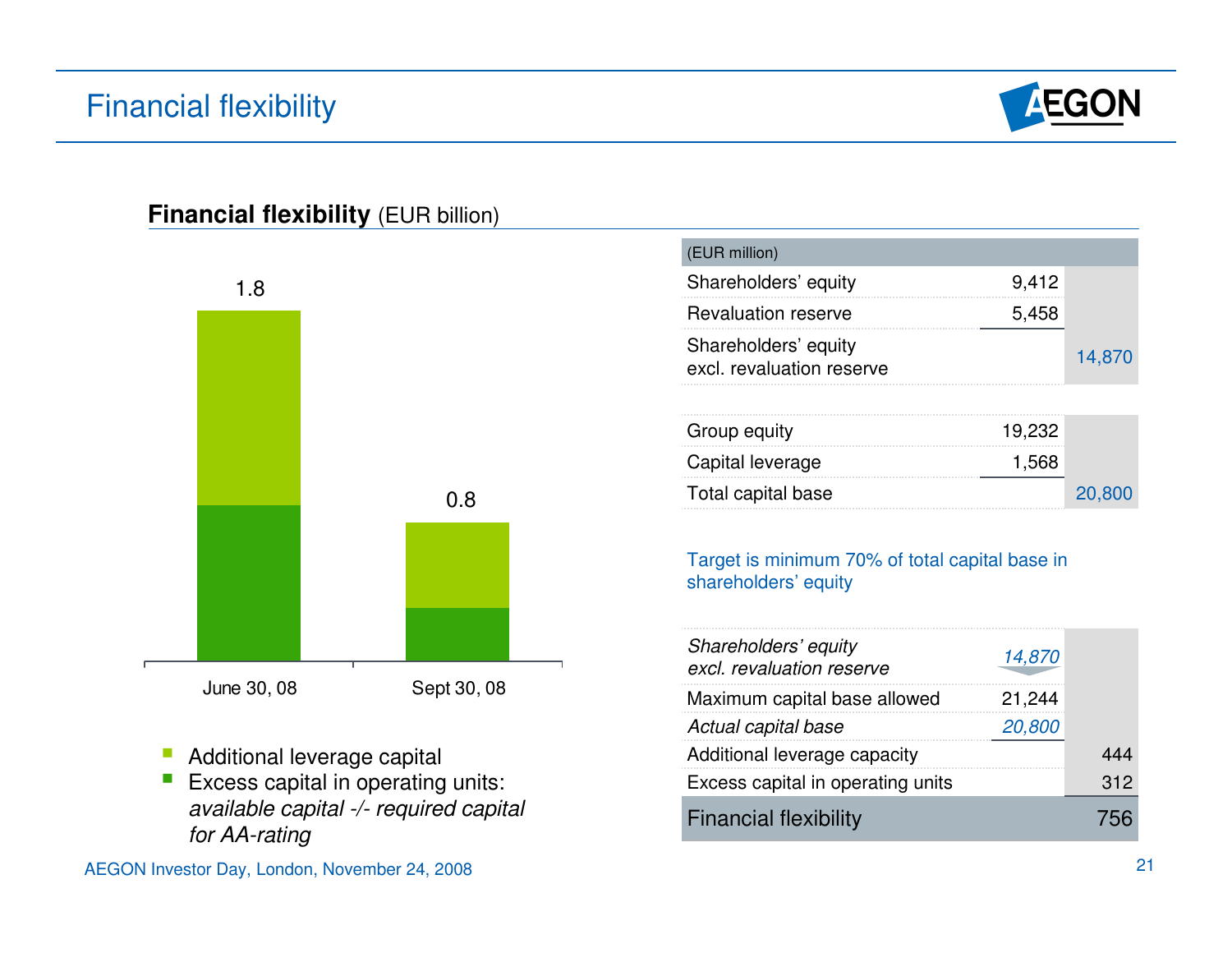## **Conclusions**



- o AEGON has very strong liquidity management
- o Even in stress scenarios, AEGON is unlikely to be a forced seller of assets into 2010
- o About 63% of variable annuity living benefits are hedged
- o Strong capital position with significant buffer above AA rating requirements
- o Expect to free up EUR 600-800 million of capital in Q4
- o Limited impact on earnings from capital efficiency plans

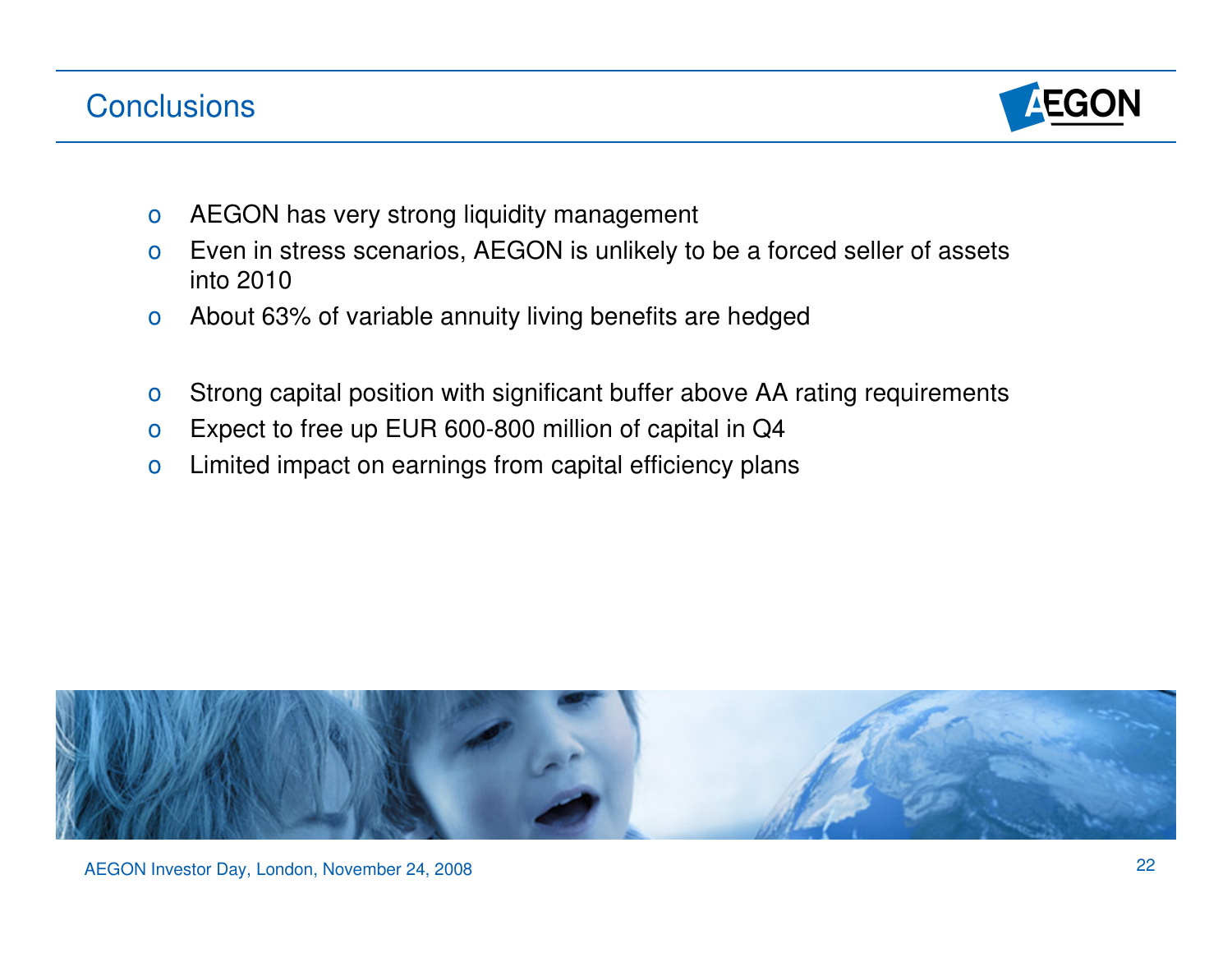

## Q&A



AEGON Investor Day, London, November 24, 2008 23 and 2008 23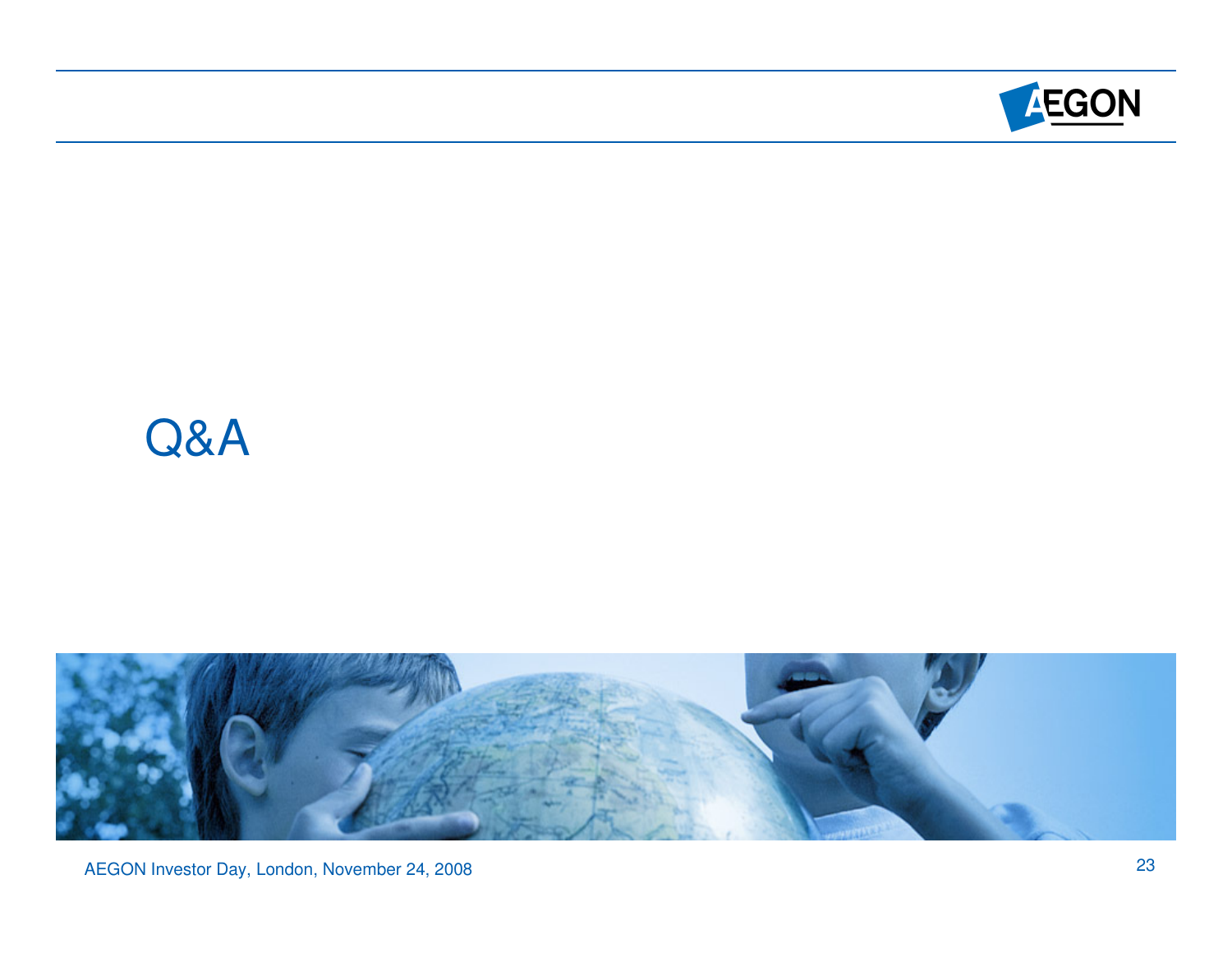

For questions please contact Investor Relations +31 70 344 8305 ir@aegon.com P.O. Box 85 2501 CB The Hague The Netherlands

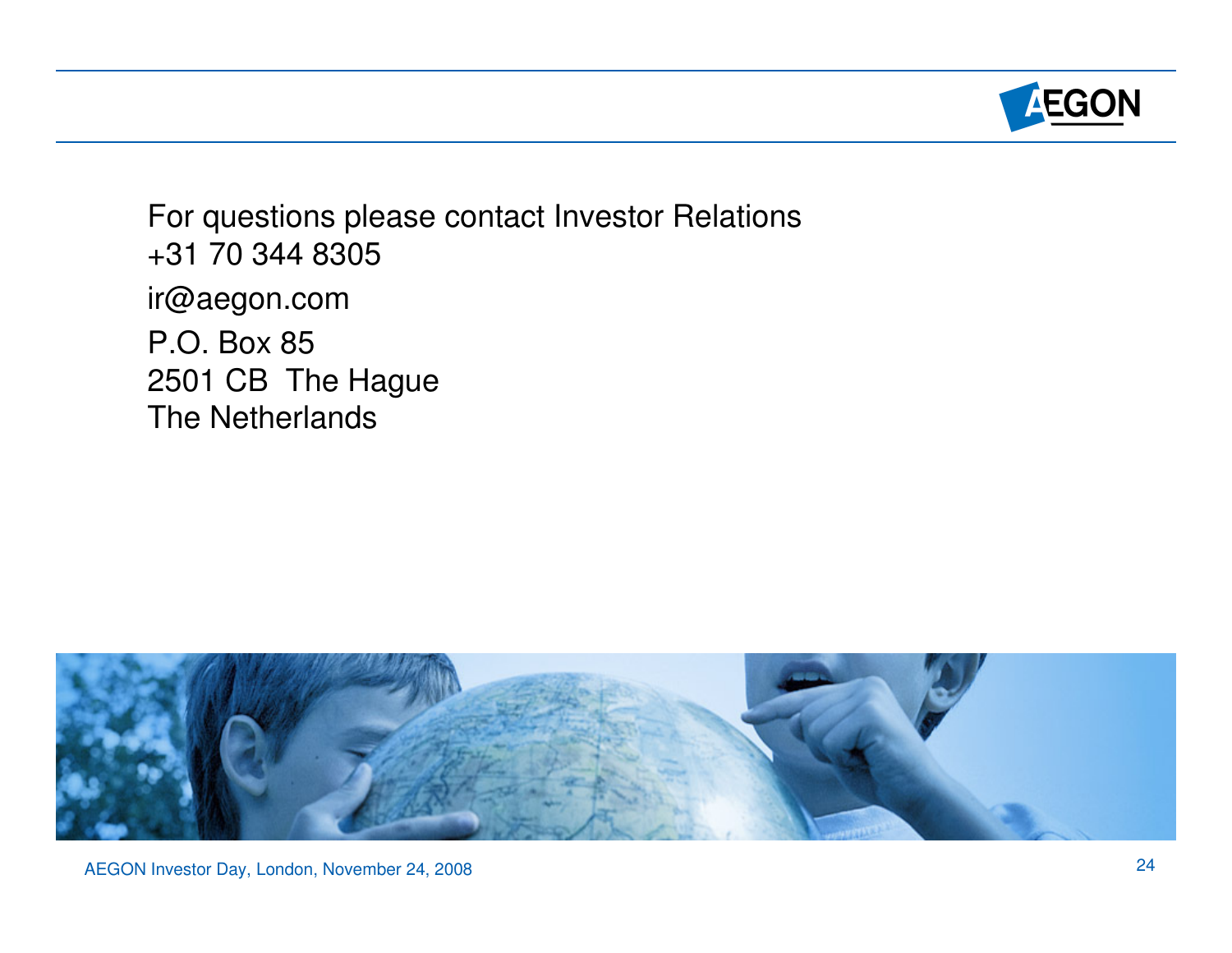

#### Cautionary note regarding forward-looking statements

The statements contained in this presentation that are not historical facts are forward-looking statements as defined in the US Private Securities Litigation Reform Act of 1995. The following are words that identify such forward-looking statements: believe, estimate, target, intend, may, expect, anticipate, predict, project, counting on, plan, continue, want, forecast, should, would, is confident, will, and similar expressions as they relate to our company. These statements are not guarantees of future performance and involve risks, uncertainties and assumptions that are difficult to predict. We undertake no obligation to publicly update or revise any forward-looking statements. Readers are cautioned not to place undue reliance on these forward-looking statements, which merely reflect company expectations at the time of writing. Actual results may differ materially from expectations conveyed in forwardlooking statements due to changes caused by various risks and uncertainties. Such risks and uncertainties include but are not limited to the following:

- **•** Changes in general economic conditions, particularly in the United States, the Netherlands and the United Kingdom;
- **•** Changes in the performance of financial markets, including emerging markets, such as with regard to:
	- The frequency and severity of defaults by issuers in our fixed income investment portfolios; and
	- The effects of corporate bankruptcies and/or accounting restatements on the financial markets and the resulting decline in the value of equity and debt securities we hold;
- The frequency and severity of insured loss events;
- Changes affecting mortality, morbidity and other factors that may impact the profitability of our insurance products;
- **•** Changes affecting interest rate levels and continuing low or rapidly changing interest rate levels;
- **•** Changes affecting currency exchange rates, in particular the EUR/USD and EUR/GBP exchange rates;
- **•** Increasing levels of competition in the United States, the Netherlands, the United Kingdom and emerging markets;
- **•** Changes in laws and regulations, particularly those affecting our operations, the products we sell, and the attractiveness of certain products to our consumers;
- **•** Regulatory changes relating to the insurance industry in the jurisdictions in which we operate;
- **•** Acts of God, acts of terrorism, acts of war and pandemics;
- Changes in the policies of central banks and/or governments;
- **•** Litigation or regulatory action that could require us to pay significant damages or change the way we do business;
- Customer responsiveness to both new products and distribution channels;
- **•** Competitive, legal, regulatory, or tax changes that affect the distribution cost of or demand for our products;
- **•** Our failure to achieve anticipated levels of earnings or operational efficiencies as well as other cost saving initiatives; and
- **•** The impact our adoption of the International Financial Reporting Standards may have on our reported financial results and financial condition.

#### Cautionary note regarding Regulation G (non-GAAP measure)

This presentation includes non-GAAP financial measures: net underlying earnings, operating earnings before tax, value of new business and embedded value. Value of new business and embedded value are not based on IFRS, which are used to prepare and report AEGON's financial statements and should not be viewed as a substitute for IFRS financial measures. AEGON believes the non-GAAP measures shown herein, together with GAAP information, provides a meaningful measure for the investment community to evaluate AEGON's business relative to the businesses of our peers.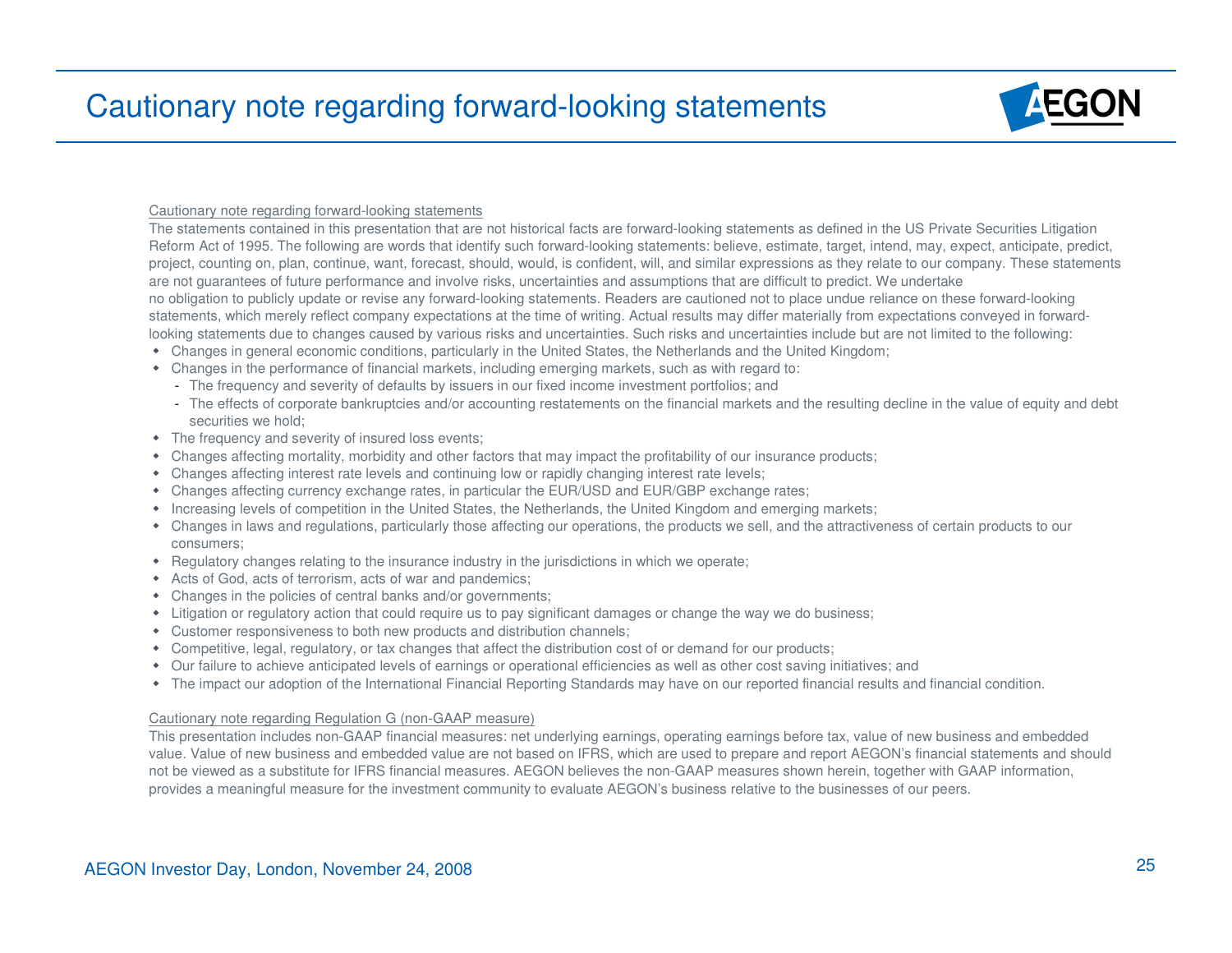

# Appendix



AEGON Investor Day, London, November 24, 2008 26 and 2008 26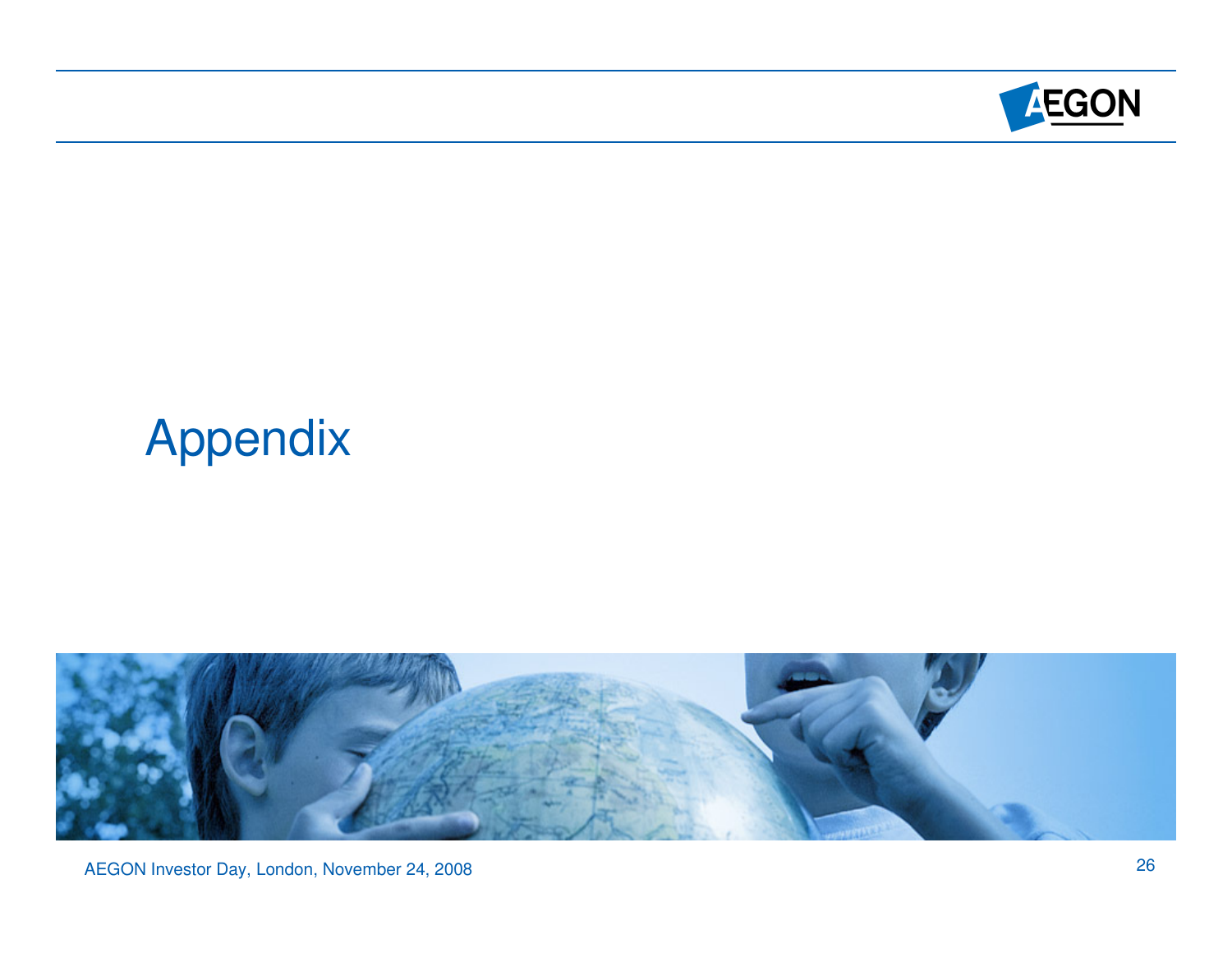## Corporate bonds breakdown AEGON USA





#### **Total corporate bonds USD 54 billion (per September 30, 2008)**

AEGON Investor Day, London, November 24, 2008 27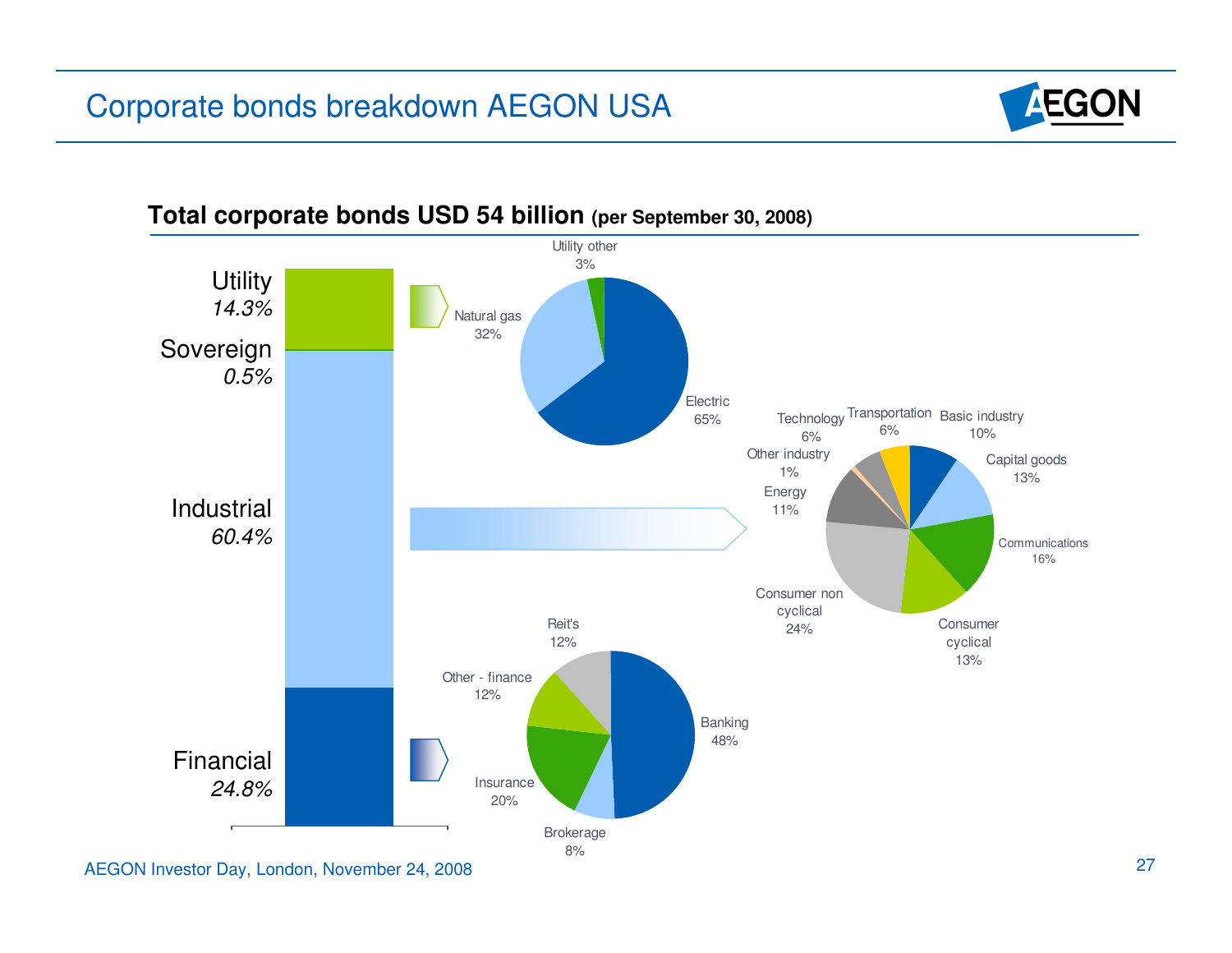## AEGON USA CMBS portfolio



|                                         |                          |         | <b>Vintage Year</b>                |       |                          |           |                   |                   |
|-----------------------------------------|--------------------------|---------|------------------------------------|-------|--------------------------|-----------|-------------------|-------------------|
| <b>Capital Structure Classification</b> |                          |         | (\$ in millions by Amortized Cost) |       |                          |           |                   |                   |
|                                         |                          |         |                                    |       |                          | Amortized |                   | <b>Unrealized</b> |
| <b>CMBS</b> -- Total Exposure           | 2008                     | 2007    | 2006                               | 2005  | Pre-2005                 | Cost      | <b>Fair Value</b> | Gain/(Loss)       |
| AAA                                     | \$390                    | \$1,959 | \$1,877                            | \$847 | \$2,377                  | \$7,449   | \$6,872           | (5577)            |
| AA                                      | $\overline{\phantom{0}}$ | 114     | 220                                | 121   | 380                      | 835       | 681               | (154)             |
| A                                       | 43                       | 67      | 40                                 | 12    | 119                      | 280       | 231               | (49)              |
| <b>BBB</b>                              |                          | 61      | 59                                 | 13    | 42                       | 174       | 137               | (37)              |
| <b>BIG</b>                              | $\overline{\phantom{0}}$ | 16      | 6                                  |       | $\overline{\phantom{a}}$ | 22        | 20                | (2)               |
| Total                                   | 433                      | 2,216   | 2,202                              | 993   | 2,917                    | 8,760     | 7,941             | (819)             |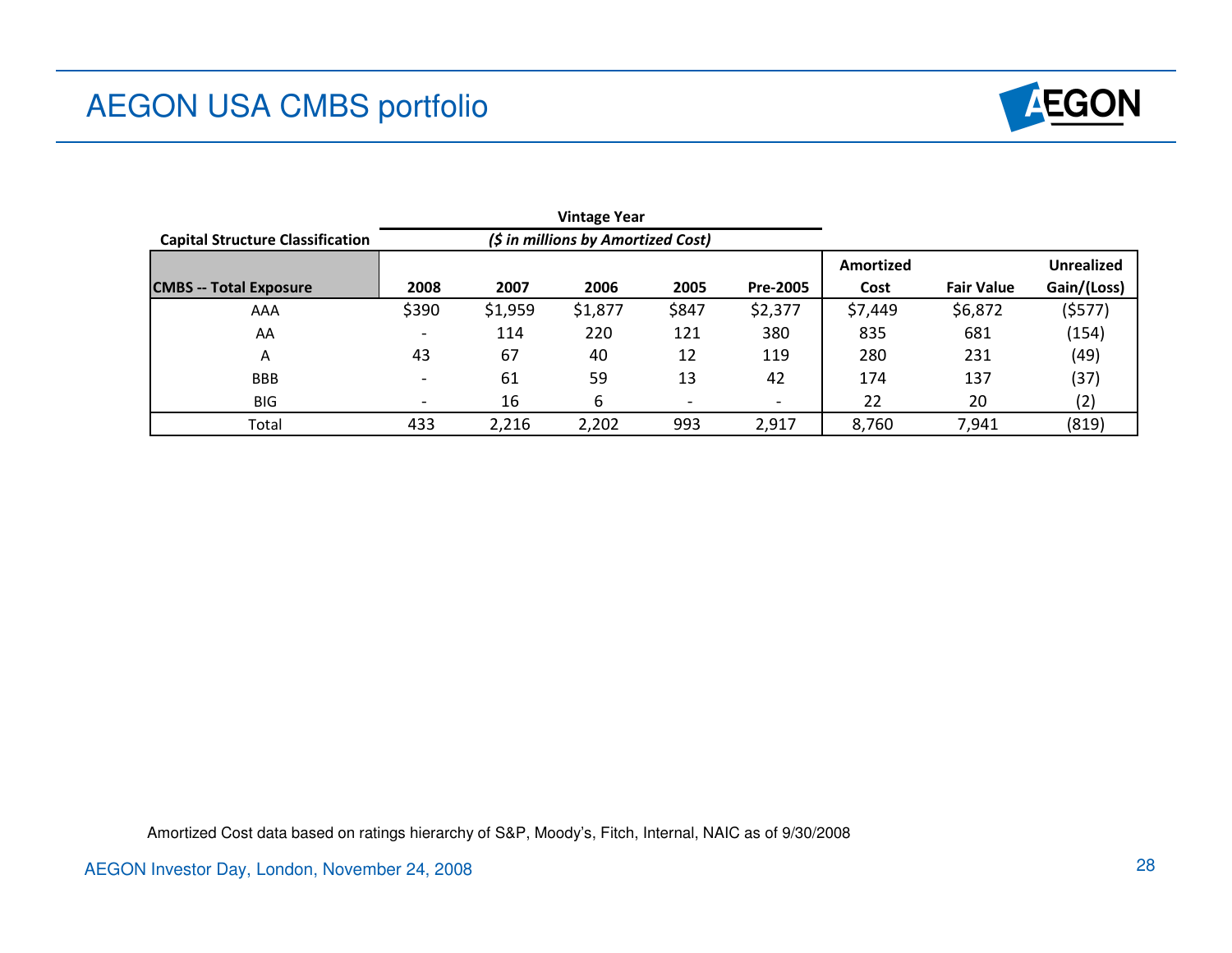

|                                         | <b>Vintage Year</b> |                              |                                    |       |                          |           |                   |                   |
|-----------------------------------------|---------------------|------------------------------|------------------------------------|-------|--------------------------|-----------|-------------------|-------------------|
| <b>Capital Structure Classification</b> |                     |                              | (\$ in millions by Amortized Cost) |       |                          |           |                   |                   |
|                                         |                     |                              |                                    |       |                          | Amortized |                   | <b>Unrealized</b> |
| <b>ICMBS -- Conduit Deals</b>           | 2008                | 2007                         | 2006                               | 2005  | Pre-2005                 | Cost      | <b>Fair Value</b> | Gain/(Loss)       |
| AAA - Senior *                          | \$366               | \$1,377                      | \$1,308                            | \$620 | \$1,950                  | \$5,621   | \$5,263           | (5358)            |
| AAA - Mezzanine                         |                     | 252                          | 298                                | 46    | -                        | 596       | 479               | (118)             |
| AAA - Junior                            |                     | 34                           | 12                                 | 36    | $\overline{\phantom{a}}$ | 81        | 59                | (22)              |
| AA                                      |                     | 77                           | 79                                 | 97    | 276                      | 529       | 423               | (106)             |
| A                                       |                     | 25                           | 6                                  | 12    | 52                       | 95        | 71                | (24)              |
| <b>BBB</b>                              |                     | 5                            | 7                                  | 8     | 13                       | 33        | 17                | (16)              |
| BIG                                     |                     | $\qquad \qquad \blacksquare$ |                                    |       | $\overline{\phantom{a}}$ |           |                   |                   |
| Total                                   | 366                 | 1,769                        | 1,710                              | 820   | 2,291                    | 6,956     | 6,311             | (644)             |

|                                         |      | <b>Vintage Year</b>            |      |      |          |             |  |  |  |  |
|-----------------------------------------|------|--------------------------------|------|------|----------|-------------|--|--|--|--|
| <b>Capital Structure Classification</b> |      | (Current Credit Enhancement %) |      |      |          |             |  |  |  |  |
|                                         |      |                                |      |      |          | Weighted    |  |  |  |  |
| <b>ICMBS -- Conduit Deals</b>           | 2008 | 2007                           | 2006 | 2005 | Pre-2005 | Average C/E |  |  |  |  |
| AAA - Senior *                          | 29.8 | 28.8                           | 30.0 | 27.4 | 24.5     | 27.5        |  |  |  |  |
| AAA - Mezzanine                         |      | 19.9                           | 20.4 | 19.3 |          | 20.1        |  |  |  |  |
| AAA - Junior                            |      | 12.8                           | 12.2 | 13.9 |          | 13.2        |  |  |  |  |
| AA                                      |      | 10.9                           | 11.1 | 10.5 | 13.0     | 12.0        |  |  |  |  |
| A                                       |      | 7.7                            | 7.2  | 7.4  | 9.5      | 8.6         |  |  |  |  |
| <b>BBB</b>                              |      | 4.7                            | 4.6  | 5.2  | 5.0      | 4.9         |  |  |  |  |
| <b>BIG</b>                              |      |                                |      |      |          |             |  |  |  |  |
| Weighted Average C/E                    | 29.8 | 26.1                           | 27.1 | 23.8 | 22.7     | 25.1        |  |  |  |  |

\*All Pre-2005 AAA's are classified as 'AAA - Senior'. This was prior to the market convention of Credit Enhanced tiering within AAA's, which started in 2005.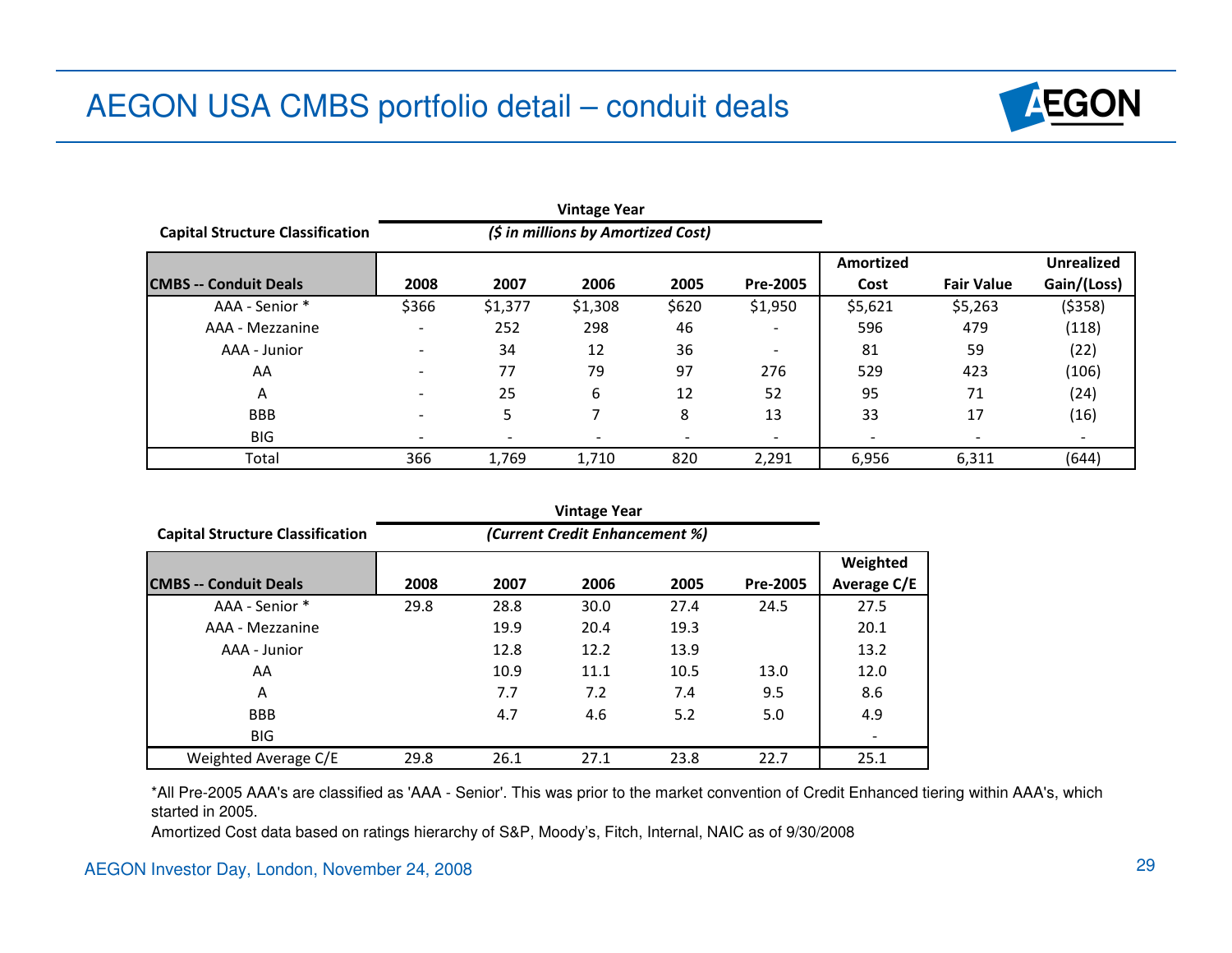

|                                         |      |       | <b>Vintage Year</b>                |      |                          |           |                   |                   |
|-----------------------------------------|------|-------|------------------------------------|------|--------------------------|-----------|-------------------|-------------------|
| <b>Capital Structure Classification</b> |      |       | (\$ in millions by Amortized Cost) |      |                          |           |                   |                   |
|                                         |      |       |                                    |      |                          | Amortized |                   | <b>Unrealized</b> |
| <b>CMBS -- Single-Borrower Deals</b>    | 2008 | 2007  | 2006                               | 2005 | Pre-2005                 | Cost      | <b>Fair Value</b> | Gain/(Loss)       |
| AAA                                     | \$24 | \$124 | \$49                               | \$49 | \$224                    | \$470     | \$451             | (520)             |
| AA                                      |      | 22    | 107                                |      | 37                       | 166       | 143               | (23)              |
| A                                       | 43   | 29    | 29                                 |      | 28                       | 129       | 118               | (10)              |
| <b>BBB</b>                              |      | 56    | 52                                 | 5    | 4                        | 116       | 96                | (20)              |
| <b>BIG</b>                              |      | 16    | 6                                  |      | $\overline{\phantom{0}}$ | 22        | 20                | (2)               |
| Total                                   | 67   | 247   | 243                                | 54   | 293                      | 903       | 828               | (75)              |

|                                         |      | <b>Vintage Year</b> |      |      |          |                    |  |  |  |  |
|-----------------------------------------|------|---------------------|------|------|----------|--------------------|--|--|--|--|
| <b>Capital Structure Classification</b> |      | (Loan-to-Value %)   |      |      |          |                    |  |  |  |  |
|                                         |      |                     |      |      |          | Weighted           |  |  |  |  |
| <b>CMBS</b> -- Single-Borrower Deals    | 2008 | 2007                | 2006 | 2005 | Pre-2005 | <b>Average LTV</b> |  |  |  |  |
| AAA                                     | 21.7 | 18.8                | 21.4 | 12.9 | 22.7     | 20.5               |  |  |  |  |
| AA                                      |      | 33.0                | 43.5 |      | 50.0     | 43.5               |  |  |  |  |
| Α                                       | 25.0 | 35.8                | 46.1 |      | 52.0     | 38.0               |  |  |  |  |
| <b>BBB</b>                              |      | 36.1                | 53.2 | 70.2 | 55.6     | 45.8               |  |  |  |  |
| <b>BIG</b>                              |      | 42.7                | 42.0 |      |          | 42.5               |  |  |  |  |
| Weighted Average LTV                    | 23.8 | 27.5                | 41.4 | 17.7 | 29.4     | 31.0               |  |  |  |  |

#### \*Loan-to-value % is based on appraised value at origination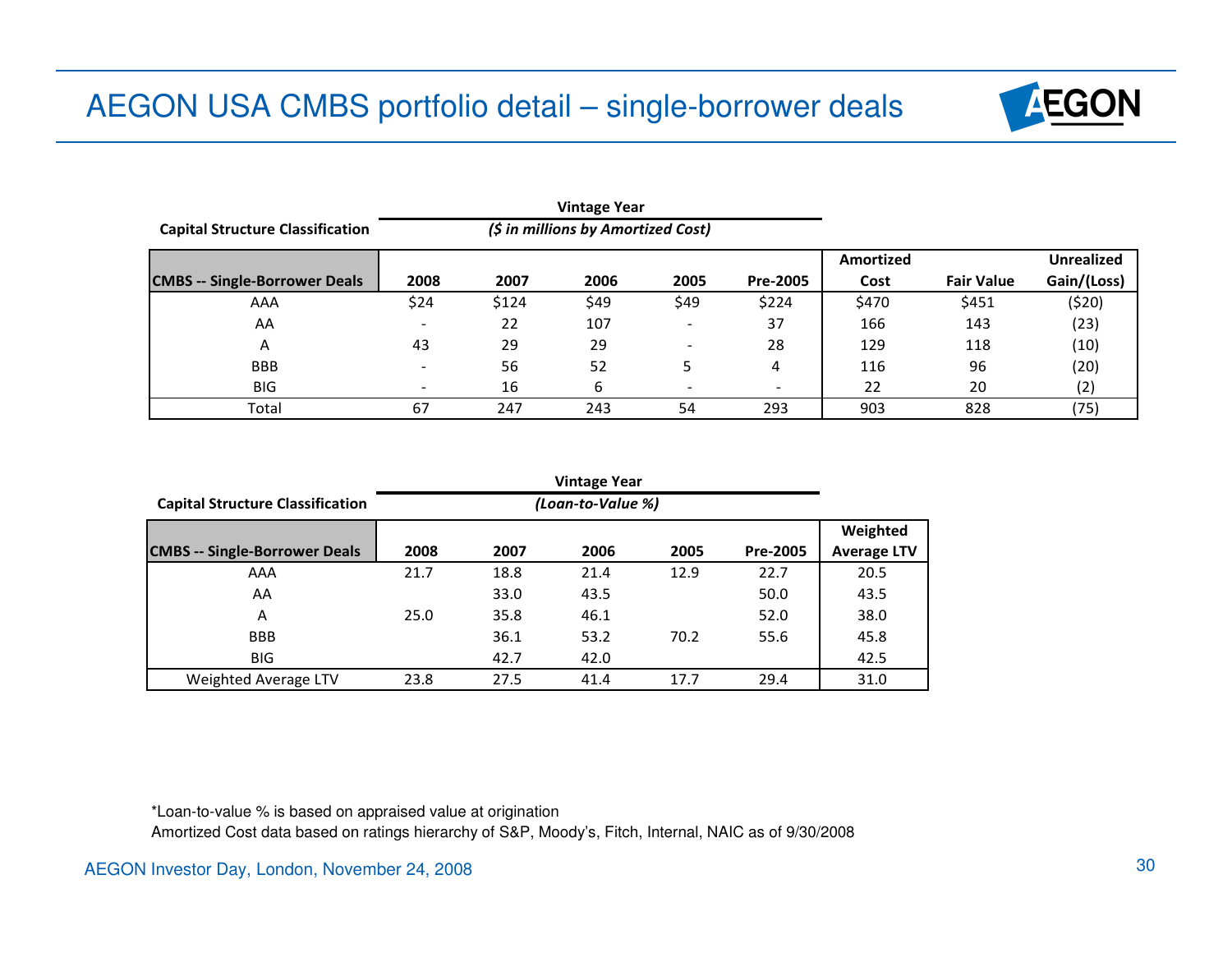

| <b>Capital Structure Classification</b> |      |                          | (\$ in millions by Amortized Cost) |      |                          |           |                   |                   |
|-----------------------------------------|------|--------------------------|------------------------------------|------|--------------------------|-----------|-------------------|-------------------|
|                                         |      |                          |                                    |      |                          | Amortized |                   | <b>Unrealized</b> |
| <b>CMBS -- Large Loan Deals</b>         | 2008 | 2007                     | 2006                               | 2005 | Pre-2005                 | Cost      | <b>Fair Value</b> | Gain/(Loss)       |
| AAA - Senior *                          |      | \$100                    | \$70                               | \$1  | \$74                     | \$245     | \$231             | (513)             |
| AAA - Mezzanine                         |      |                          | 77                                 | 65   | ۰                        | 144       | 133               | (11)              |
| AAA - Junior                            |      | 10                       | 8                                  | 29   | $\overline{\phantom{a}}$ | 47        | 43                | (3)               |
| AA                                      |      | 15                       | 34                                 | 25   | 6                        | 80        | 71                | (10)              |
| A                                       |      | 13                       | 5                                  |      | $\overline{\phantom{a}}$ | 18        | 15                | (3)               |
| <b>BBB</b>                              |      | $\overline{\phantom{a}}$ | $\overline{\phantom{0}}$           |      | $\overline{\phantom{a}}$ |           |                   |                   |
| BIG                                     |      | $\overline{\phantom{0}}$ |                                    |      | $\blacksquare$           |           |                   |                   |
| Total                                   |      | 140                      | 194                                | 119  | 80                       | 533       | 492               | (41)              |

| <b>Capital Structure Classification</b> |      |      |      |      |          |                    |
|-----------------------------------------|------|------|------|------|----------|--------------------|
|                                         |      |      |      |      |          | Weighted           |
| <b>CMBS -- Large Loan Deals</b>         | 2008 | 2007 | 2006 | 2005 | Pre-2005 | <b>Average C/E</b> |
| AAA - Senior *                          |      | 46.6 | 59.5 | 49.3 | 42.7     | 49.2               |
| AAA - Mezzanine                         |      | 23.5 | 25.6 | 42.0 |          | 32.9               |
| AAA - Junior                            |      | 20.0 | 30.8 | 35.5 |          | 31.4               |
| AA                                      |      | 16.0 | 17.3 | 22.9 | 32.6     | 20.0               |
| A                                       |      | 15.3 | 20.7 |      |          | 16.8               |
| <b>BBB</b>                              |      |      |      |      |          |                    |
| <b>BIG</b>                              |      |      |      |      |          |                    |
| Weighted Average C/E                    |      | 38.2 | 36.4 | 36.5 | 41.9     | 37.8               |

\*All Pre-2005 AAA's are classified as 'AAA - Senior'. This was prior to the market convention of Credit Enhanced tiering within AAA's, which started in 2005.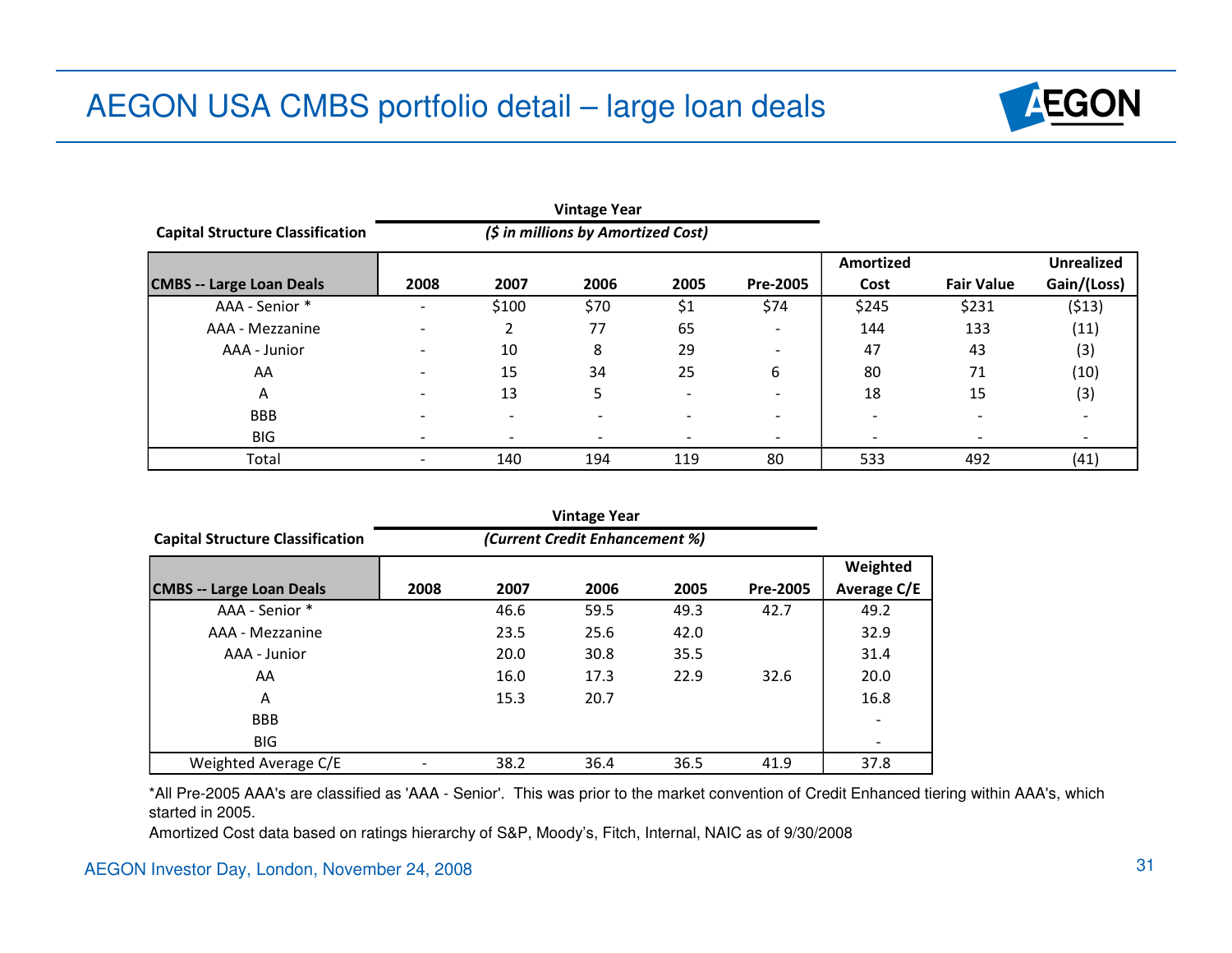

|                                         | <b>Vintage Year</b><br>(\$ in millions by Amortized Cost) |                          |                          |      |                          |                  |                   |                   |
|-----------------------------------------|-----------------------------------------------------------|--------------------------|--------------------------|------|--------------------------|------------------|-------------------|-------------------|
| <b>Capital Structure Classification</b> |                                                           |                          |                          |      |                          |                  |                   |                   |
|                                         |                                                           |                          |                          |      |                          | <b>Amortized</b> |                   | <b>Unrealized</b> |
| <b>CMBS -- CRE CDO Deals</b>            | 2008                                                      | 2007                     | 2006                     | 2005 | Pre-2005                 | Cost             | <b>Fair Value</b> | Gain/(Loss)       |
| AAA - Senior *                          |                                                           | \$41                     | \$19                     |      | \$70                     | \$130            | \$106             | (524)             |
| AAA - Mezzanine                         |                                                           | 5                        | $\overline{\phantom{a}}$ |      | $\overline{\phantom{0}}$ | 5                |                   | (3)               |
| AAA - Junior                            |                                                           | $\overline{\phantom{a}}$ | 15                       |      | $\overline{\phantom{a}}$ | 15               |                   | (8)               |
| AA                                      |                                                           | $\overline{\phantom{0}}$ | $\overline{\phantom{0}}$ |      | 60                       | 60               | 44                | (16)              |
| A                                       |                                                           |                          |                          |      | 38                       | 38               | 27                | (11)              |
| <b>BBB</b>                              |                                                           | $\overline{\phantom{0}}$ |                          |      | 25                       | 25               | 24                | (0)               |
| <b>BIG</b>                              |                                                           |                          |                          |      | $\overline{\phantom{a}}$ |                  |                   |                   |
| Total                                   |                                                           | 47                       | 34                       |      | 193                      | 274              | 210               | (63)              |

| <b>Capital Structure Classification</b> | (Current Credit Enhancement %) |      |      |      |                 |             |
|-----------------------------------------|--------------------------------|------|------|------|-----------------|-------------|
|                                         |                                |      |      |      |                 | Weighted    |
| <b>CMBS -- CRE CDO Deals</b>            | 2008                           | 2007 | 2006 | 2005 | <b>Pre-2005</b> | Average C/E |
| AAA - Senior *                          |                                | 51.6 | 31.5 |      | 68.5            | 57.8        |
| AAA - Mezzanine                         |                                | 24.0 |      |      |                 | 24.0        |
| AAA - Junior                            |                                |      | 18.3 |      |                 | 18.3        |
| AA                                      |                                |      |      |      | 36.8            | 36.8        |
| A                                       |                                |      |      |      | 49.1            | 49.1        |
| <b>BBB</b>                              |                                |      |      |      | 18.0            | 18.0        |
| <b>BIG</b>                              |                                |      |      |      |                 |             |
| Weighted Average C/E                    |                                | 48.5 | 25.6 |      | 48.3            | 45.6        |

\*All Pre-2005 AAA's are classified as 'AAA - Senior'. This was prior to the market convention of Credit Enhanced tiering within AAA's, which started in 2005.